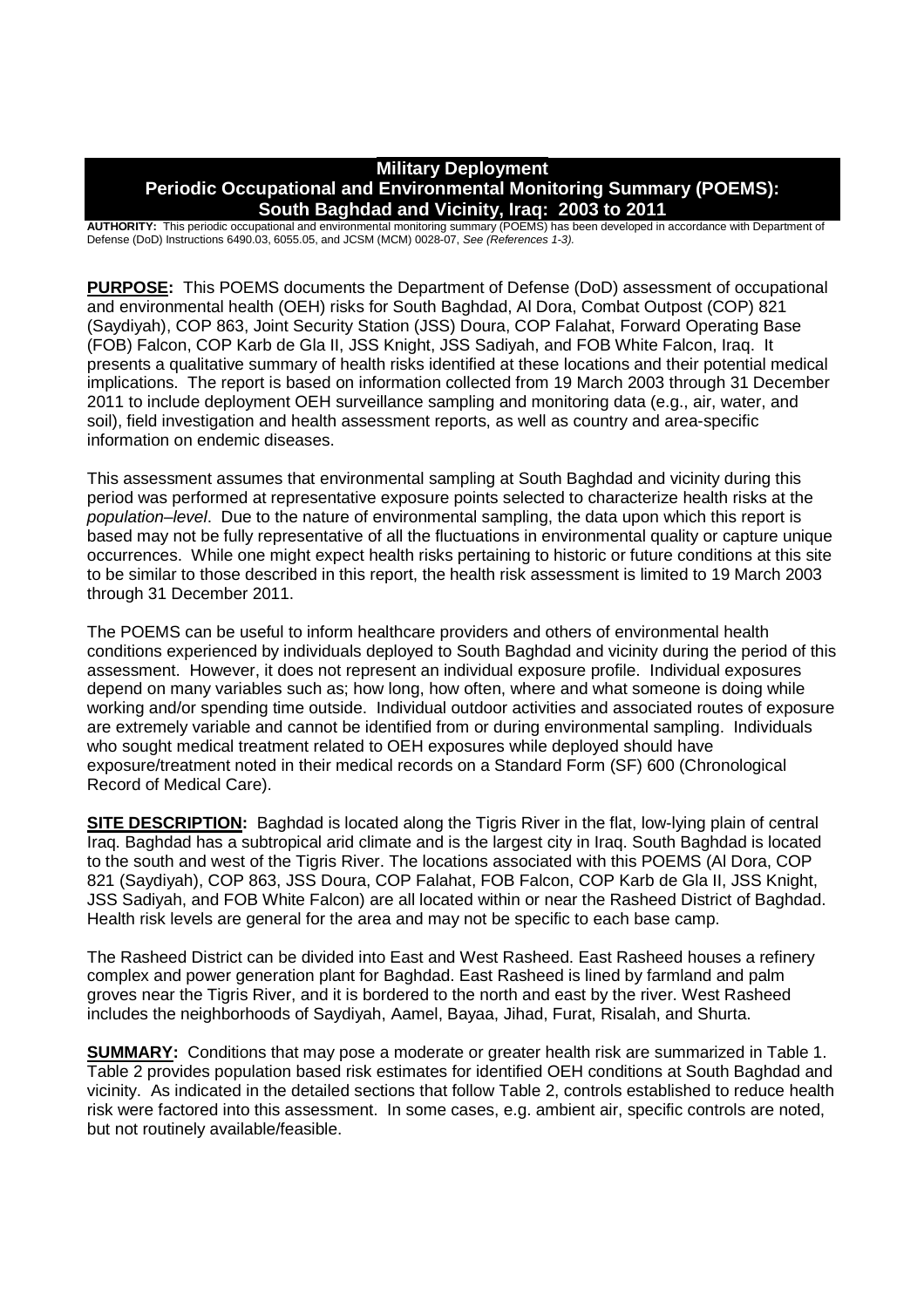### **POEMS**

#### **Table 1: Summary of Occupational and Environmental Conditions with MODERATE or Greater Health Risk**

#### *Short-term health risks & medical implications:*

The following may be associated with potential acute health effects in some personnel during deployment at South Baghdad and vicinity:

Inhalable coarse particulate matter less than 10 micrometers in diameter  $(PM_{10})$ ; food/waterborne diseases (e.g., bacterial diarrhea, hepatitis A, typhoid fever, diarrhea-cholera, diarrhea-protozoal, brucellosis); other endemic diseases (cutaneous leishmaniasis, Crimean-Congo hemorrhagic fever, sandfly fever, leptospirosis, schistosomiasis, Tuberculosis (TB), rabies, Q fever); and heat stress. For food/waterborne diseases (e.g., bacterial diarrhea, hepatitis A, typhoid fever, diarrheacholera, diarrhea-protozoal, brucellosis), if ingesting local food and water, the health effects can temporarily incapacitate personnel (diarrhea) or result in prolonged illness (hepatitis A, typhoid fever, brucellosis). Risks from food/waterborne diseases may have been reduced with preventive medicine controls and mitigation, which includes hepatitis A and typhoid fever vaccinations and only drinking from approved water sources in accordance with standing CENTCOM policy. For other vector-borne endemic diseases (cutaneous leishmaniasis, Crimean-Congo hemorrhagic fever, sandfly fever), these diseases may constitute a significant risk due to exposure to biting vectors; risk reduced to Low by proper wear of the treated uniform, application of repellent to exposed skin and bed net, and appropriate chemoprophylaxis. For water contact diseases (leptospirosis, schistosomiasis) activities involving extensive contact with surface water increase risk. For respiratory diseases (TB), personnel in close-quarter conditions could have been at risk for person-to-person spread. Animal contact diseases (rabies, Q fever), pose year-round risk. For heat stress, risk can be greater during April through October and greater for susceptible persons including those older than 45, of low fitness level, unacclimatized, or with underlying medical conditions. Risks from heat stress may have been reduced with preventive medicine controls, work-rest cycles, and mitigation.

In October 2006, FOB Falcon came under attack and the ammunition holding area (AHA) was struck by what was thought to be a mortar, resulting in a large explosion that was followed by subsequent explosions. Soil samples and bottled water samples were taken near the AHA in the days following the explosion. Analysis of these samples showed that there was low short-term risk from exposure to these media as a result of the AHA explosion (see section 10.8).

Air quality: For PM<sub>10</sub> and for PM<sub>2.5</sub>, exposures may result in mild to more serious short-term health effects (e.g., eye, nose or throat and lung irritation) in some personnel while at this site, particularly exposures to high levels of dust such as during high winds or dust storms. For PM<sub>10</sub> and PM<sub>2.5</sub>, certain subgroups of the deployed forces (e.g., those with pre-existing asthma/cardio-pulmonary conditions) are at greatest risk of developing notable health effects. Although not enough samples were taken near the burn pits to evaluate short-term risk, there were burn pits utilized at South Baghdad and Vicinity, Iraq (COP Falahat, FOB Falcon, COP Karb de Gla II, COP 863 and COP 821 (Saydiyah)) – see section 10.9. For burn pits, exposures to high levels of  $PM_{10}$  and  $PM_{2.5}$  in the smoke may also result in mild to more serious short-term health effects (e.g., eye, nose or throat and lung irritation) in some personnel and certain subgroups while at this site. Although most short-term health effects from exposure to particulate matter and burn pit smoke should have resolved postdeployment, providers should be prepared to consider the relationship between deployment exposures and current complaints. Some individuals may have sought treatment for acute respiratory irritation during their time at South Baghdad and Vicinity, Iraq. Personnel who reported with symptoms or required treatment while at this site should have exposure and treatment noted in medical record (e.g., electronic medical record and/or on a Standard Form (SF) 600 (Chronological Record of Medical Care).

#### *Long-term health risks & medical implications:*

The following may be associated with potential chronic health effects in some personnel during deployment at South Baghdad and vicinity:

Leishmaniasis-visceral infection. Leishmaniasis is transmitted by sand flies. Visceral leishmaniasis (a more latent form of the disease) causes a severe febrile illness, which typically requires hospitalization with convalescence over 7 days. The leishmaniasis parasites may survive for years in infected individuals. Consequently, this infection may go unrecognized until infections become symptomatic years later.

In October 2006, FOB Falcon came under attack and the ammunition holding area (AHA) was struck by what was thought to be a mortar, resulting in a large explosion that was followed by subsequent explosions. Soil samples and bottled water samples were taken near the AHA in the days following the explosion. Analysis of these samples showed that there was low long-term risk from exposure to these media as a result of the AHA explosion (see section 10.8).

Air quality: For inhalable fine particulate matter less than 2.5 micrometers in diameter (PM2.5), long-term risk was not

Page 2 of 26 Reviewed by CENTCOM SG (Day Month Year) Final Approval Date (Day Month Year)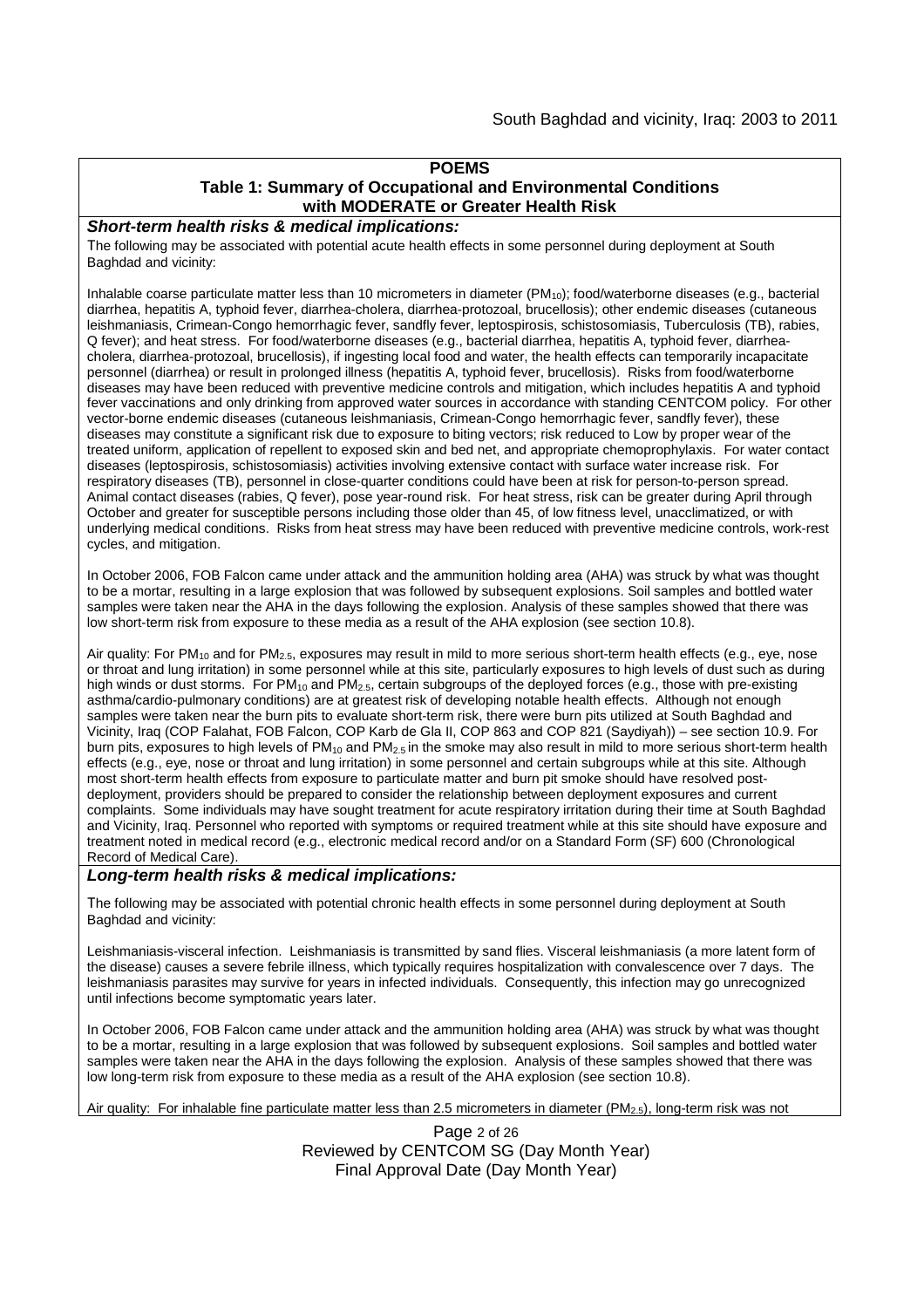#### South Baghdad and vicinity, Iraq: 2003 to 2011

evaluated due to insufficient sample size. Although particulate matter less than 10 micrometers in diameter  $(PM_{10})$  was not evaluated for long-term risk due to no available health guidelines, the area was a dusty desert environment. In addition, though there were not enough burn pit samples available for long-term assessment, there were burn pits present at South Baghdad and Vicinity, Iraq (COP Falahat, FOB Falcon, COP Karb de Gla II, COP 863 and COP 821 (Saydiyah)) – see section 10.9. For inhalational exposure to high levels of dust,  $PM_{10}$  and  $PM_{2.5}$ , such as during high winds or dust storms, and for exposure to burn pit smoke, it is considered possible that some otherwise healthy personnel who were exposed for a long-term period to dust and particulate matter could develop certain health conditions (e.g., reduced lung function, cardiopulmonary disease). Personnel with a history of asthma or cardiopulmonary disease could potentially be more likely to develop such chronic health conditions. While the dust and particulate matter exposures and exposures to burn pits are acknowledged, at this time there were no specific recommended, post-deployment medical surveillance evaluations or treatments. Providers should still consider overall individual health status (e.g., any underlying conditions/susceptibilities) and any potential unique individual exposures (such as burn pits, incinerators, occupational or specific personal dosimeter data) when assessing individual concerns.

Certain individuals may need to be followed/evaluated for specific occupational exposures/injuries (e.g., annual audiograms as part of the medical surveillance for those enrolled in the Hearing Conservation Program; and personnel covered by Respiratory Protection Program and/or Hazardous Waste/Emergency Responders Medical Surveillance).

> Page 3 of 26 Reviewed by CENTCOM SG (Day Month Year) Final Approval Date (Day Month Year)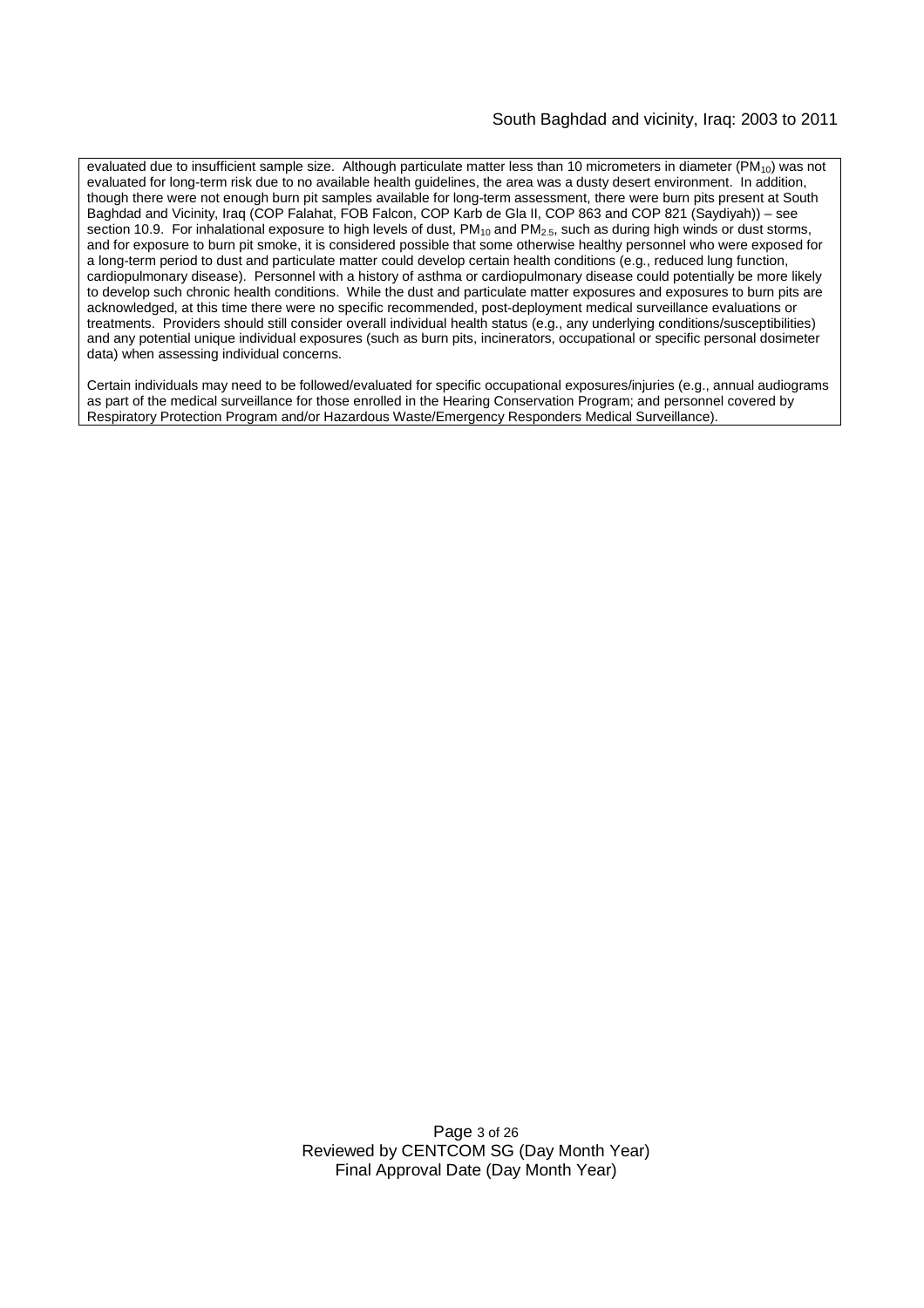| Source of<br>Identified<br>Health Risk <sup>3</sup>                               | <b>Unmitigated Health Risk</b><br>Estimate <sup>4</sup>                                                                                                                                                                                                                                                                                                                       | <b>Control Measures</b><br>Implemented                                                                                                                                                                | <b>Residual Health Risk Estimate<sup>4</sup></b>                                                                                                                                                                                                                                                                    |
|-----------------------------------------------------------------------------------|-------------------------------------------------------------------------------------------------------------------------------------------------------------------------------------------------------------------------------------------------------------------------------------------------------------------------------------------------------------------------------|-------------------------------------------------------------------------------------------------------------------------------------------------------------------------------------------------------|---------------------------------------------------------------------------------------------------------------------------------------------------------------------------------------------------------------------------------------------------------------------------------------------------------------------|
| <b>AIR</b>                                                                        |                                                                                                                                                                                                                                                                                                                                                                               |                                                                                                                                                                                                       |                                                                                                                                                                                                                                                                                                                     |
| Particulate<br>matter less than<br>10 micrometers<br>in diameter<br>$(PM_{10})$   | Short-term: High to Low, Daily levels<br>varied; acute health effects (e.g.,<br>upper respiratory tract irritation) more<br>pronounced during peak days. More<br>serious effects were possible in<br>susceptible persons (e.g., those with<br>asthma/existing respiratory diseases).<br>Long-term: No health guidelines                                                       | Limiting strenuous<br>physical activities when<br>air quality is especially<br>poor; and actions such<br>as closing tent flaps,<br>windows, and doors.                                                | Short-term: Low to None, Daily levels<br>vary acute health effects (e.g., upper<br>respiratory tract irritation) more<br>pronounced during peak days. More<br>serious effects are possible in<br>susceptible persons (e.g., those with<br>asthma/existing respiratory diseases).<br>Long-term: No health guidelines |
| Particulate<br>matter less than<br>2.5 micrometers<br>in diameter<br>$(PM_{2.5})$ | Short-term: Data quality insufficient<br>to characterize risk.<br>Long-term: Data quality insufficient to<br>characterize risk.                                                                                                                                                                                                                                               | Limiting strenuous<br>physical activities when<br>air quality is especially<br>poor; and action such<br>as closing tent flaps,<br>windows, and doors.                                                 | Short-term: Data quality insufficient to<br>characterize risk.<br>Long-term: Data quantity insufficient to<br>characterize risk.                                                                                                                                                                                    |
| <b>ENDEMIC</b><br><b>DISEASE</b>                                                  |                                                                                                                                                                                                                                                                                                                                                                               |                                                                                                                                                                                                       |                                                                                                                                                                                                                                                                                                                     |
| Food<br>borne/Waterborne<br>(e.g., diarrhea-<br>bacteriological)                  | Short-term: High (Bacterial diarrhea,<br>Hepatitis A, Typhoid fever) to<br>Moderate (Diarrhea-cholera,<br>Diarrhea-protozoal, Brucellosis) to<br>Low (Hepatitis E). If ingesting local<br>food/water, the health effects can<br>temporarily incapacitate personnel<br>(diarrhea) or result in prolonged<br>illness (Hepatitis A, Typhoid fever,<br>Brucellosis, Hepatitis E). | Preventive measures<br>include Hepatitis A and<br>Typhoid fever vaccination<br>and consumption of food<br>and water only from<br>approved sources.                                                    | Short-term: Low to none                                                                                                                                                                                                                                                                                             |
|                                                                                   | Long-term: Not an identified source<br>of health risk.                                                                                                                                                                                                                                                                                                                        |                                                                                                                                                                                                       | Long-term: No data available                                                                                                                                                                                                                                                                                        |
| Arthropod Vector<br>Borne                                                         | Short-term: Moderate,<br>(Leishmaniasis-cutaneous, Crimean-<br>Congo hemorrhagic fever, Sandfly<br>fever) to Low (Rickettsioses, West<br>Nile fever, Typhus-murine, Sindbis).<br>Long-term: Low (Leishmaniasis-                                                                                                                                                               | Preventive measures<br>include proper wear of<br>treated uniform,<br>application of repellent to<br>exposed skin and bed net<br>use, minimizing areas of                                              | Short-term: Low<br>Long-term: No data available                                                                                                                                                                                                                                                                     |
|                                                                                   | visceral infection)                                                                                                                                                                                                                                                                                                                                                           | standing water and<br>appropriate<br>chemoprophylaxis.                                                                                                                                                |                                                                                                                                                                                                                                                                                                                     |
| Water-Contact<br>(e.g. wading,<br>swimming)                                       | Short-term: Moderate (Leptospirosis<br>and Schistosomiasis)<br>Long-term: No data available                                                                                                                                                                                                                                                                                   |                                                                                                                                                                                                       | Short-term: Moderate (Leptospirosis<br>and Schistosomiasis)<br>Long-term: No data available                                                                                                                                                                                                                         |
| Respiratory                                                                       | Short-term: Moderate [Tuberculosis<br>(TB)] and Low (Meningococcal<br>meningitis).                                                                                                                                                                                                                                                                                            | Providing adequate work<br>and living space, medical<br>screening, and<br>vaccination.                                                                                                                | Short-term: Low to none                                                                                                                                                                                                                                                                                             |
|                                                                                   | Long-term: No data available                                                                                                                                                                                                                                                                                                                                                  |                                                                                                                                                                                                       | Long-term: No data available                                                                                                                                                                                                                                                                                        |
| <b>Animal Contact</b>                                                             | Short-term: Moderate (Rabies,<br>Anthrax, Q-fever), Low (H5N1 Avian<br>Influenza)<br>Long-term: Low (Rabies)                                                                                                                                                                                                                                                                  | Prohibiting contact with,<br>adoption, or feeding of<br>feral animals in<br>accordance with U.S.<br><b>Central Command</b><br>(CENTCOM) General<br>Order (GO) 1B. Risks are<br>further reduced in the | Short-term: Low to none<br>Long-term: No data available                                                                                                                                                                                                                                                             |

# **Table 2. Population-Based Health Risk Estimates – South Baghdad and vicinity, Iraq 1, 2**

Page 4 of 26 Reviewed by CENTCOM SG (Day Month Year) Final Approval Date (Day Month Year)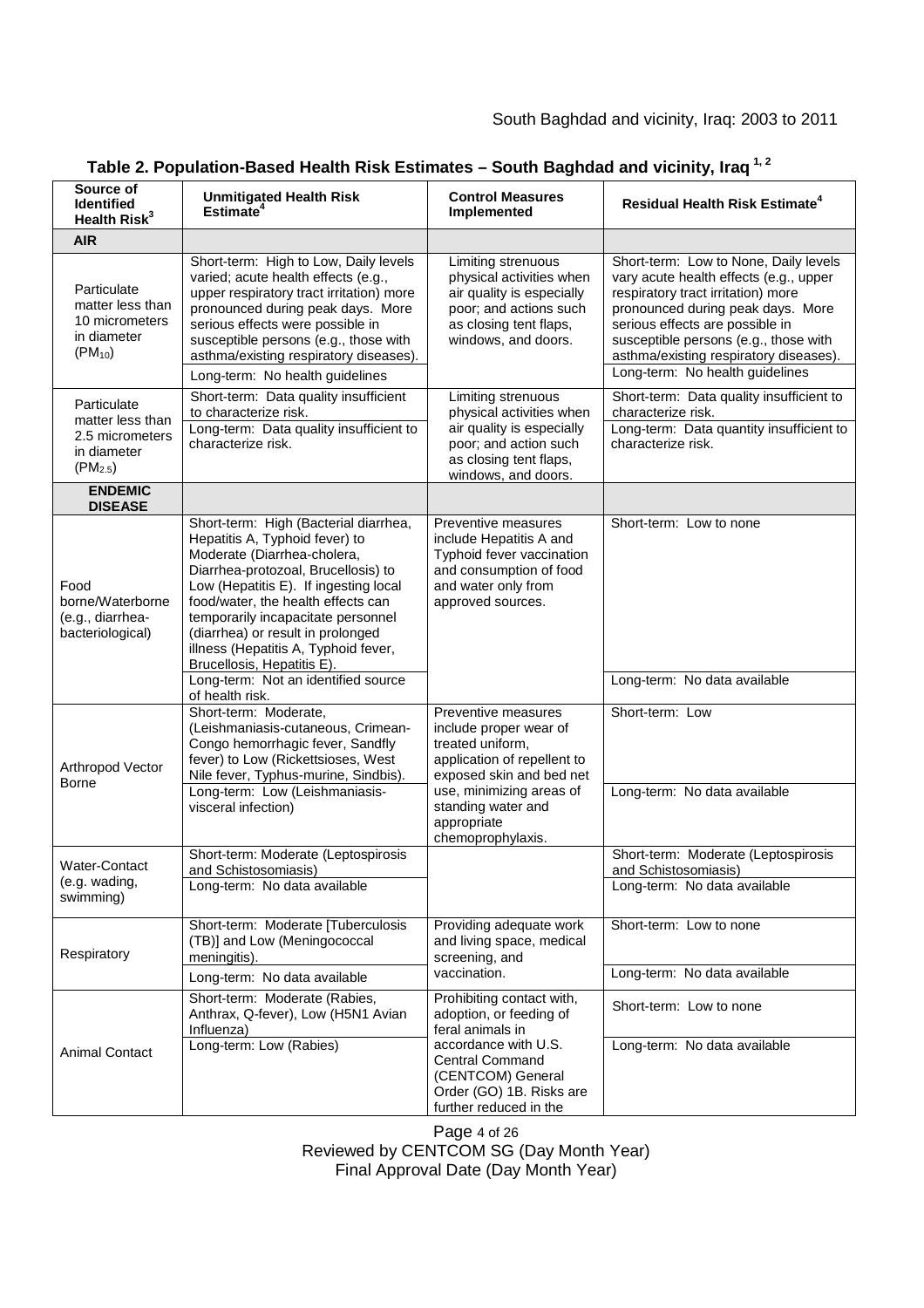# South Baghdad and vicinity, Iraq: 2003 to 2011

|                                                     |                                                                                                                                                                                                                          | event of assessed contact                                                                                                                                                         |                                                                                                                                                                                                                               |
|-----------------------------------------------------|--------------------------------------------------------------------------------------------------------------------------------------------------------------------------------------------------------------------------|-----------------------------------------------------------------------------------------------------------------------------------------------------------------------------------|-------------------------------------------------------------------------------------------------------------------------------------------------------------------------------------------------------------------------------|
|                                                     |                                                                                                                                                                                                                          | by prompt post-exposure<br>rabies prophylaxis IAW<br>The Center for Disease<br>Control's (CDC) Advisory<br>Committee on<br><b>Immunization Practices</b><br>guidance.             |                                                                                                                                                                                                                               |
| <b>VENOMOUS</b><br><b>ANIMAL/</b><br><b>INSECTS</b> |                                                                                                                                                                                                                          |                                                                                                                                                                                   |                                                                                                                                                                                                                               |
| Snakes,<br>scorpions,<br>and spiders                | Short-term: Low, if encountered,<br>effects of venom vary with species<br>from mild localized swelling (e.g.,<br>Scorpiops lindberg) to potentially<br>lethal effects (e.g., Gloydius halys).                            | Risk reduced by avoiding<br>contact, proper wear of<br>the uniform (especially<br>footwear), and timely<br>treatment.                                                             | Short-term: Low, if encountered,<br>effects of venom vary with species<br>from mild localized swelling (e.g.,<br>Scorpiops lindberg) to potentially lethal<br>effects (e.g., Gloydius halys).<br>Long-term: No data available |
|                                                     | Long-term: Not an identified source<br>of health risk.                                                                                                                                                                   |                                                                                                                                                                                   |                                                                                                                                                                                                                               |
| <b>HEAT/COLD</b><br><b>STRESS</b>                   |                                                                                                                                                                                                                          |                                                                                                                                                                                   |                                                                                                                                                                                                                               |
| Heat                                                | Short-term: High to Low, High health<br>risk of heat injury in unacclimatized<br>personnel.                                                                                                                              | Work-rest cycles, proper<br>hydration and nutrition,<br>and Wet Bulb Globe                                                                                                        | Short-term: Low                                                                                                                                                                                                               |
|                                                     | Long-term: Low, However, the health<br>risk may be greater to certain<br>susceptible persons-those older (i.e.,<br>greater than 45 years), in lesser<br>physical shape, or with underlying<br>medical/health conditions. | Temperature (WBGT)<br>monitoring.                                                                                                                                                 | Long-term: Low; However, the risk<br>may be greater to certain susceptible<br>persons-those older (i.e., greater than<br>45 years), in lesser physical shape, or<br>with underlying medical/health<br>conditions.             |
| Cold                                                | Short-term: Low                                                                                                                                                                                                          | Risks from cold stress<br>reduced with protective                                                                                                                                 | Short-term: Low risk of cold<br>stress/injury.                                                                                                                                                                                |
|                                                     | Long-term: Low, Long-term health<br>implications from cold injuries were<br>rare but could occur, especially from<br>more serious injuries such as<br>frostbite.                                                         | measures such as use of<br>the buddy system, limiting<br>exposure during cold<br>weather, proper hydration<br>and nutrition, and proper<br>wear of issued protective<br>clothing. | Long-term: Low; Long-term health<br>implications from cold injuries were<br>rare but could occur, especially from<br>more serious injuries such as frostbite.                                                                 |
| <b>NOISE</b>                                        |                                                                                                                                                                                                                          |                                                                                                                                                                                   |                                                                                                                                                                                                                               |
| Continuous<br>(Flightline, Power<br>Production)     | Short-term: High to Low, High risk to<br>individuals working near major noise<br>sources without proper hearing<br>protection.                                                                                           | Hearing protection used<br>by personnel in higher risk<br>areas.                                                                                                                  | Short-term: Low risk to the majority of<br>personnel and to individuals working<br>near major noise sources who use<br>proper hearing protection.                                                                             |
|                                                     | Long-term: High to Low, High risk to<br>individuals working near major noise<br>sources without proper hearing<br>protection.                                                                                            |                                                                                                                                                                                   | Long-term: Low risk to the majority of<br>personnel and to individuals working<br>near major noise sources who use<br>proper hearing protection.                                                                              |
| <b>Unique</b><br>Incidents/<br>Concerns             |                                                                                                                                                                                                                          |                                                                                                                                                                                   |                                                                                                                                                                                                                               |
| Pesticides/Pest                                     | Short-term: Low                                                                                                                                                                                                          | See Section 10.3                                                                                                                                                                  | Short-term: Low                                                                                                                                                                                                               |
| Control                                             | Long-term: Low                                                                                                                                                                                                           |                                                                                                                                                                                   | Long-term: Low                                                                                                                                                                                                                |
| Ammunition<br><b>Holding Area</b><br>Explosion      | Short-term: Low health risk from the<br>incident.                                                                                                                                                                        | See Section 10.8                                                                                                                                                                  | Short-term: Low health risk from the<br>incident.                                                                                                                                                                             |
|                                                     | Long-term: Low health risk from the<br>incident.                                                                                                                                                                         |                                                                                                                                                                                   | Long-term: Low health risk from the<br>incident.                                                                                                                                                                              |

Page 5 of 26 Reviewed by CENTCOM SG (Day Month Year) Final Approval Date (Day Month Year)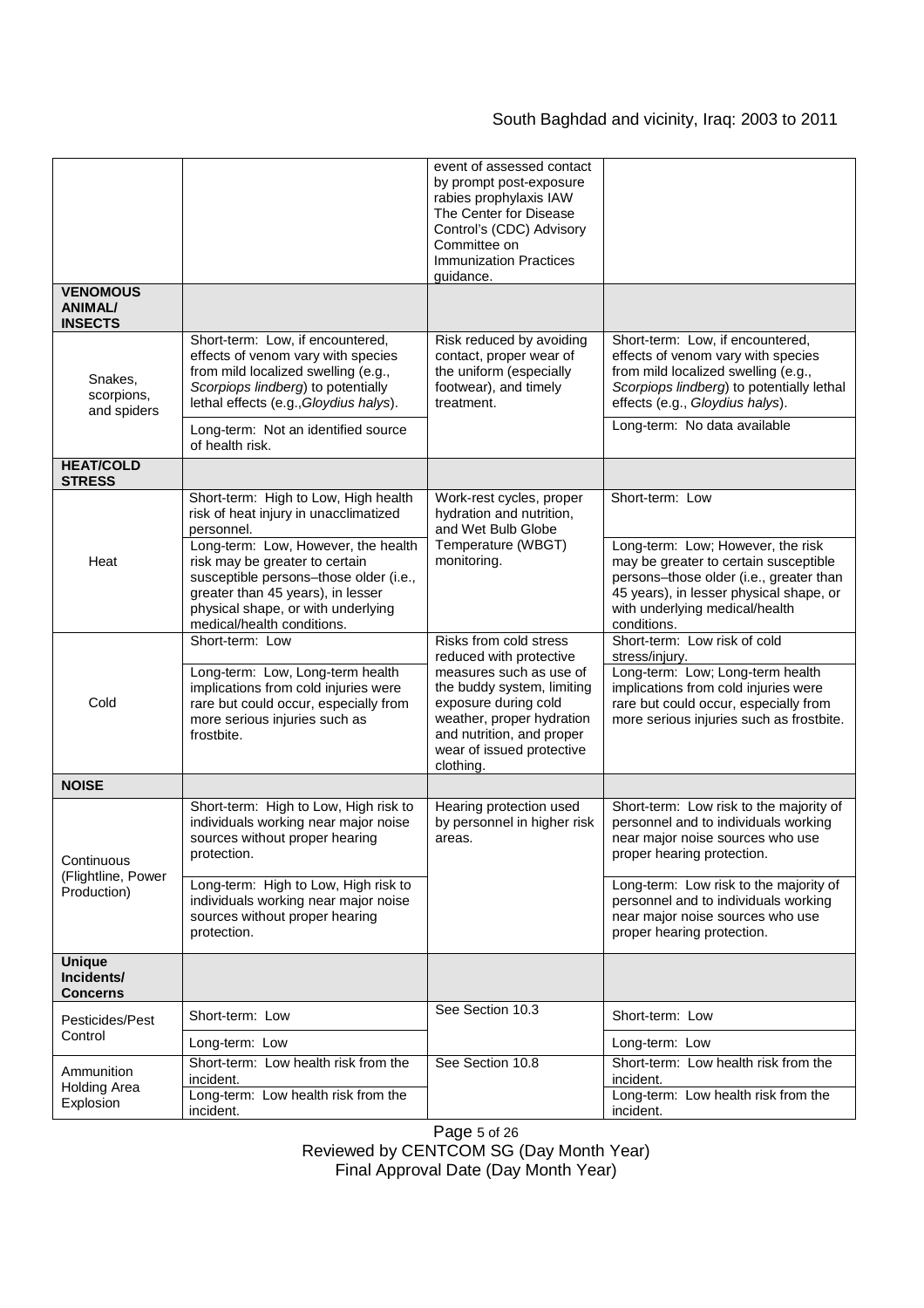# South Baghdad and vicinity, Iraq: 2003 to 2011

| <b>Burn Pits</b>                                                                                                                                                                                                    | Short-term: The DoD recognizes that<br>acute symptoms due to smoke<br>exposure may occur, including<br>reddened eyes, irritated respiratory<br>passages, and cough that may persist<br>for some time.<br>Long-term: While no long-term health<br>risks have yet been identified at a<br>population-level, it is plausible that a<br>smaller number of Service members<br>may be affected by longer-term health<br>effects. | Control measures may<br>have included locating<br>burn pits downwind of<br>prevailing winds,<br>increased distance from<br>living and working areas<br>when possible, and<br>improved waste<br>segregation and<br>management techniques | Short-term: The DoD recognizes that<br>acute symptoms due to smoke<br>exposure may occur, including<br>reddened eyes, irritated respiratory<br>passages, and cough that may persist<br>for some time.<br>Long-term: While no long-term health<br>risks have yet been identified at a<br>population-level, it is plausible that a<br>smaller number of Service members<br>may be affected by longer-term health<br>effects. |  |  |
|---------------------------------------------------------------------------------------------------------------------------------------------------------------------------------------------------------------------|----------------------------------------------------------------------------------------------------------------------------------------------------------------------------------------------------------------------------------------------------------------------------------------------------------------------------------------------------------------------------------------------------------------------------|-----------------------------------------------------------------------------------------------------------------------------------------------------------------------------------------------------------------------------------------|----------------------------------------------------------------------------------------------------------------------------------------------------------------------------------------------------------------------------------------------------------------------------------------------------------------------------------------------------------------------------------------------------------------------------|--|--|
| $\tau$ . $\sim$ $\sim$<br>元月12日 - 12月 - 12日 - 12日 - 12月 - 12月 - 12月 - 12月 - 12月 - 12月 - 12月 - 12月 - 12月 - 12月 - 12月 - 12月 - 12月 - 12月 - 12月 - 12月 - 12月 - 12月 - 12月 - 12月 - 12月 - 12月 - 12月 - 12月 - 12月 - 12月 - 12月 |                                                                                                                                                                                                                                                                                                                                                                                                                            |                                                                                                                                                                                                                                         |                                                                                                                                                                                                                                                                                                                                                                                                                            |  |  |

This Summary Table provides a qualitative estimate of population-based short- and long-term health risks associated with the general ambient and occupational environment conditions at South Baghdad and vicinity. It does not represent a unique individual exposure profile. Actual individual exposures and health effects depend on many variables. For example, while a chemical may be present in the environment, if a person does not inhale, ingest, or contact a specific dose of the chemical for adequate duration and frequency, then there may be no health risk. Alternatively, a person at a specific location may experience a unique exposure which could result in a significant individual exposure. Any such

person seeking medical care should have their specific exposure documented in an SF600.<br><sup>2</sup> This assessment is based on specific environmental sampling data and reports obtained from 19 March 2003 through 31 December 2011. Sampling locations are assumed to be representative of exposure points for the camp population but may not reflect all the fluctuations in

environmental quality or capture unique exposure incidents.<br><sup>3</sup> This Summary Table is organized by major categories of identified sources of health risk. It only lists those sub-categories specifically identified and addressed at South Baghdad and vicinity. The health risks are presented as Low, Moderate, High or Extremely High for both short- and longterm health effects. The health risk level is based on an assessment of both the potential severity of the health effects that could be caused and probability of the exposure that would produce such health effects. Details can be obtained from the USAPHC/Army Institute of Public Health (AIPH). Where applicable, "None Identified" is used when though an exposure was identified, no health risk of either a specific short- or long-term health effects were determined. More detailed descriptions of OEH exposures that were evaluated but determined to pose no health risk are discussed in the following sections of this report.

4 Health risks in this Summary Table are based on quantitative surveillance thresholds (e.g. endemic disease rates; host/vector/pathogen surveillance) or screening levels, e.g. Military Exposure Guidelines (MEGs) for chemicals*.* Some previous assessment reports may provide slightly inconsistent health risk estimates because quantitative criteria such as MEGs may have changed since the samples were originally evaluated and/or because this assessment makes use of all historic site data while previous reports may have only been based on a select few samples.

# **1 Discussion of Health Risks at South Baghdad and vicinity, Iraq by Source**

The following sections provide additional information about the OEH conditions summarized above. All risk assessments were performed using the methodology described in the U. S. Army Public Health Command Technical Guide 230, *Environmental Health Risk Assessment and Chemical Exposure Guidelines for Deployed Military Personnel* (Reference 4). All OEH risk estimates represent residual risk after accounting for preventive controls in place. Occupational exposures and exposures to endemic diseases are greatly reduced by preventive measures. For environmental exposures related to airborne dust, there are limited preventive measures available, and available measures have little efficacy in reducing exposure to ambient conditions.

### **2 Air**

#### 2.1 Site-Specific Sources Identified

Personnel deployed to South Baghdad and vicinity were exposed to various airborne contaminants as identified by monitoring and sampling efforts between 19 March 2003 and 31 December 2011. Sources of airborne contaminants at the base camp included diesel vehicle and generator exhaust, a brick factory located within four miles north of the FOB, dust from unpaved roads and surfaces, onsite firing ranges, aircraft exhaust, incinerators, and burn pits. In addition, dust storms, periods of high winds, and vehicle traffic passing through moon dust (very fine silts with the consistency of talcum powder) contributed to particulate matter (PM) exposures above health-based MEGs.

> Page 6 of 26 Reviewed by CENTCOM SG (Day Month Year) Final Approval Date (Day Month Year)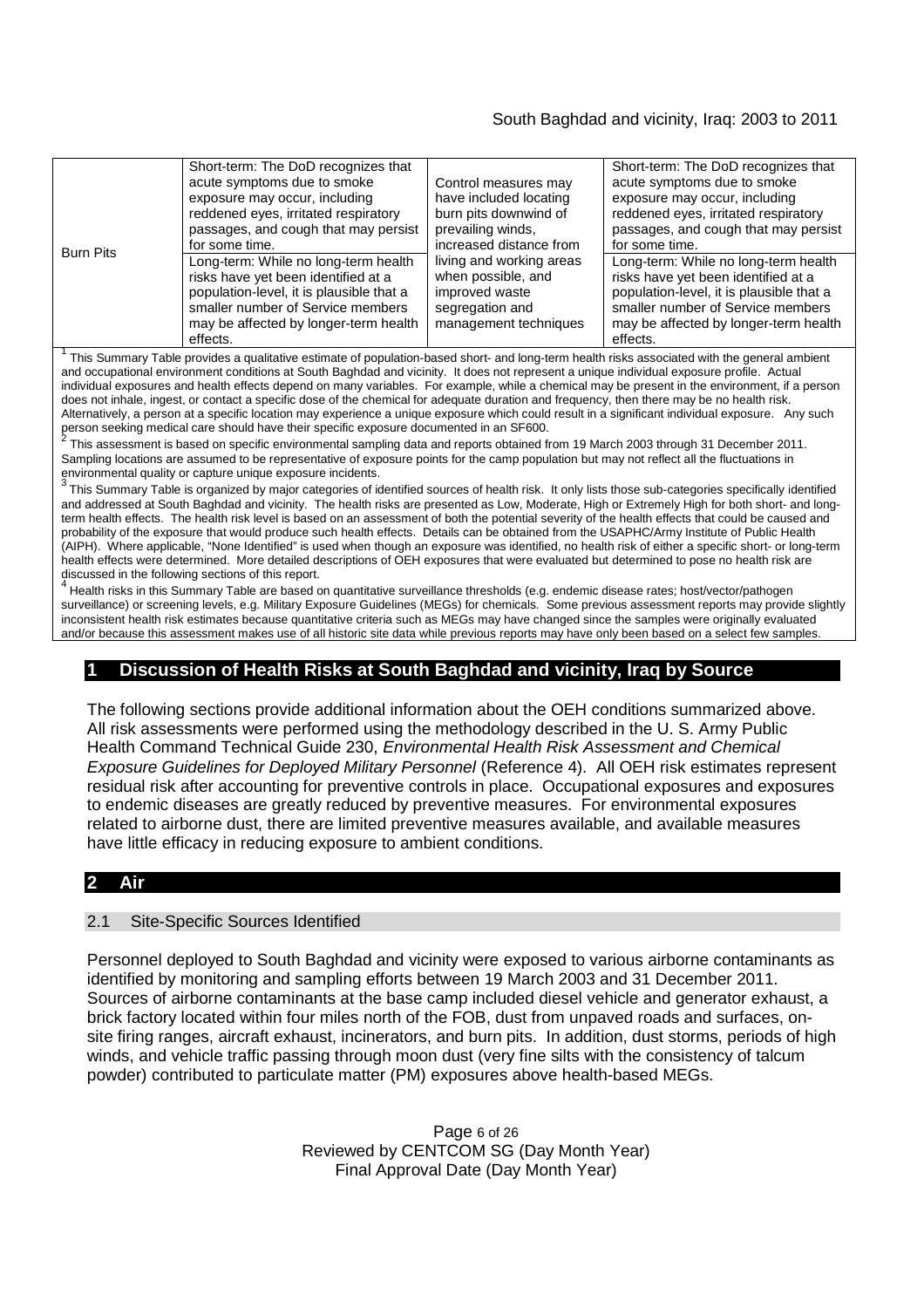### 2.2 Particulate Matter

Particulate matter (PM) is a complex mixture of extremely small particles suspended in the air. The PM includes solid particles and liquid droplets emitted directly into the air by sources such as power plants, motor vehicles, aircraft, generators, construction activities, fires, and natural windblown dust. The PM can include sand, soil, metals, volatile organic compounds (VOC), allergens, and other compounds such as nitrates or sulfates that are formed by condensation or transformation of combustion exhaust. The PM composition and particle size vary considerably depending on the source. Generally, PM of health concern is divided into two fractions:  $PM_{10}$ , which includes coarse particles with a diameter of 10 micrometers or less, and fine particles less than 2.5 micrometers  $(PM<sub>2.5</sub>)$ , which can reach the deepest regions of the lungs when inhaled. Exposure to excessive PM is linked to a variety of potential health effects.

### 2.3 Particulate Matter, less than 10 microns  $(PM_{10})$

### *2.3.1 Exposure Guidelines:*

Short Term (24-hour)  $PM_{10}$  MEGs (micrograms per cubic meter, μg/m<sup>3</sup>):

- 
- Marginal MEG  $=$  420
- Critical MEG  $= 600$

### *2.3.2 Sample data/Notes:*

A total of 32 valid  $PM_{10}$  air samples were collected from 2004, 2006, and 2008-2010. The range of 24-hour PM<sub>10</sub> concentrations was 105 μg/m<sup>3</sup> – 4593 μg/m<sup>3</sup> with an average concentration of 571 μg/m<sup>3</sup>. There is low confidence associated with higher concentrations because once PM<sub>10</sub> concentrations get above 1000  $\mu$ g/m<sup>3</sup> there is no guarantee that the value is strictly PM<sub>10</sub>, and it could be Total Suspended Particulate.

There were no sampling data for 2003, 2005, 2007 and 2011.

### *2.3.3 Short-term health risk:*

**Variable (High to Low)**: The short-term PM<sub>10</sub> health risk assessment estimate was low to high based on typical and peak  $PM_{10}$  concentrations, and the likelihood of exposure at these hazard severity levels. A low short-term health risk assessment estimate for typical  $PM_{10}$  exposure concentrations at South Baghdad suggested the expected losses may have little or no impact on accomplishing the mission. A high short-term health risk assessment estimate for peak  $PM_{10}$  exposure concentrations suggested a significant degradation of mission capabilities with the inability to accomplish all parts of the mission, or the inability to complete the mission to standard if hazards occur during the mission (Reference 4, Table 3-2). Daily average health risk levels for  $PM_{10}$  show no hazard for 18.8%, low health risk for 50%, moderate health risk for 15.6%, and high health risk for 15.6% of the time.

The hazard severity was marginal for average  $PM_{10}$  sample concentrations. The results indicated that a majority of personnel may have experienced notable eye, nose and throat irritation and some respiratory effects. Some lost-duty days may be expected. Those with a history of asthma or cardiopulmonary disease may experience increased symptoms (Reference 4, Table 3-10).

The hazard severity was critical for the highest observed  $PM_{10}$  sample concentrations. During peak exposures at the critical hazard severity level, most, if not all, personnel may have experienced very

> Page 7 of 26 Reviewed by CENTCOM SG (Day Month Year) Final Approval Date (Day Month Year)

- Long-term (1-year) PM<sub>10</sub> MEG (µg/m<sup>3</sup>):
- Negligible MEG =  $250$   $\bullet$  Not defined and not available.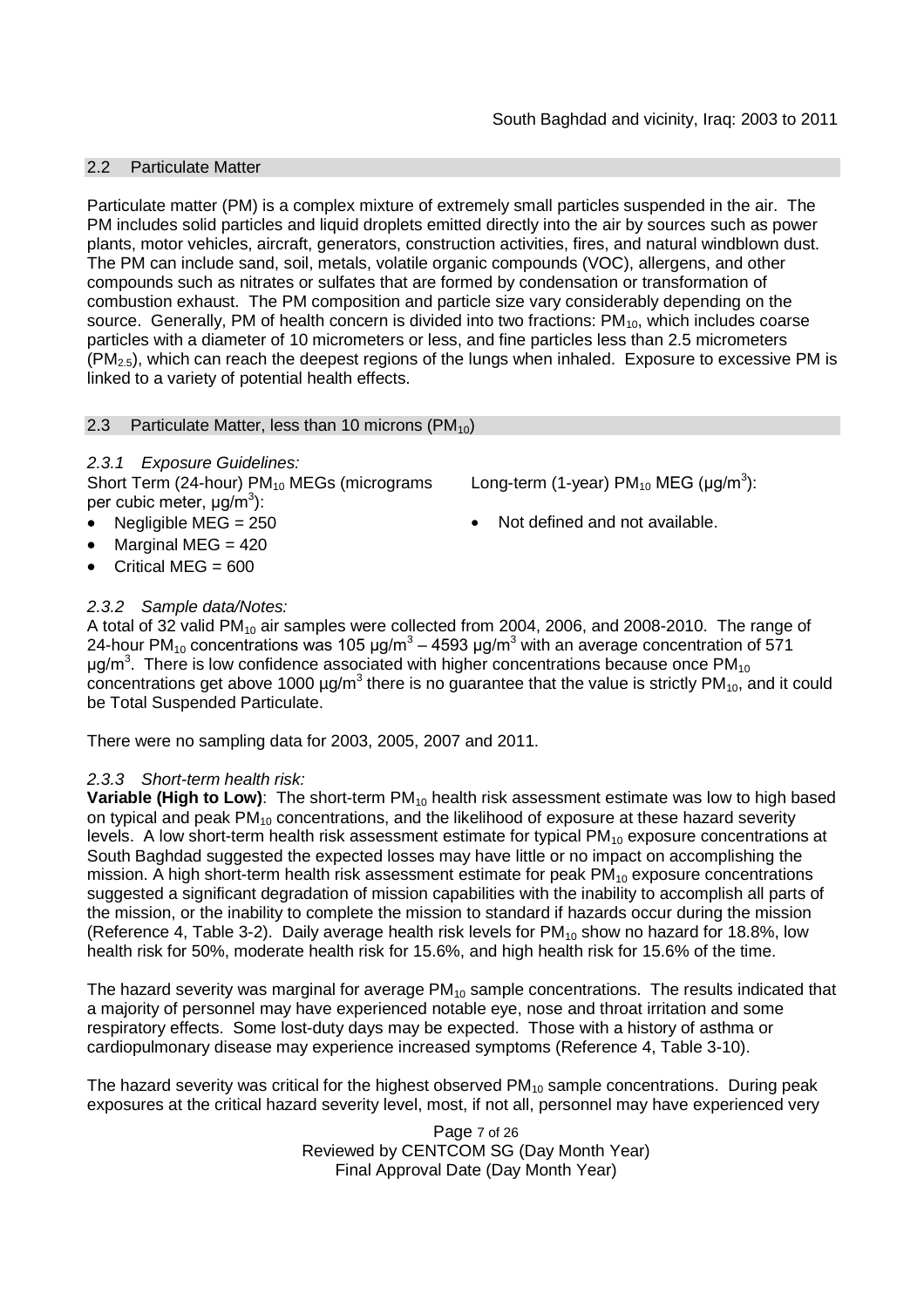notable eye, nose and throat irritation respiratory effects. Some personnel may not be able to perform assigned duties. Some lost-duty days may be expected. Those with a history of asthma or cardiopulmonary disease may experience more severe symptoms (Reference 4, Table 3-10).

### *2.3.4 Long-term health risk:*

**Not evaluated because there are no available health guidelines.** The EPA retracted its long-term National Ambient Air Quality Standard (NAAQS) for PM<sub>10</sub> due to an inability to link chronic health effects with chronic  $PM_{10}$  exposure levels.

2.4 Particulate Matter, less than 2.5 microns (PM<sub>2.5</sub>)

#### *2.4.1 Exposure Guidelines:*

Short Term (24-hour)  $PM_{2.5}$ MEGs (µg/m<sup>3</sup>

- 
- 
- Critical MEG  $= 500$

*2.4.2 Sample data/Notes:*

A total of three valid  $PM<sub>2.5</sub>$  air samples were collected at South Baghdad from 5 November to 13 November 2009. The range of 24-hour PM<sub>2.5</sub> concentrations was 107  $\mu$ g/m<sup>3</sup> – 164  $\mu$ g/m<sup>3</sup> with an average concentration of 130  $\mu$ g/m<sup>3</sup>. There were no sampling data for 2003-2008 and 2010-2011.

#### *2.4.3 Short-term health risk:*

**Not Evaluated:** There are not enough data to assess this risk.

#### *2.4.4 Long-term health risk:*

**Not Evaluated**: There were not enough data to assess this risk.

#### 2.5 Airborne Metals from  $PM_{10}$

#### *2.5.1 Sample data/Notes:*

A total of 32 valid PM<sub>10</sub> airborne metal samples were collected at South Baghdad in 2004, 2006, and 2008-2010. There were no sampling data for 2003, 2005, 2007 and 2011.

#### *2.5.2 Short-term health risks:*

None identified based on the available sampling data.

#### *2.5.3 Long-term health risks:*

Vanadium had an average concentration (0.09746  $\mu$ g/m<sup>3</sup>) that exceeded the long-term 1-Year negligible MEG (0.068  $\mu$ g/m<sup>3</sup>). The long-term health risk assessment for PM<sub>10</sub> airborne vanadium concentrations was low based on average  $PM_{10}$  vanadium concentrations. Therefore, there was no specific medical action required for long-term exposure to  $PM_{10}$  vanadium.

The hazard severity was negligible for long-term  $PM_{10}$  vanadium exposures in South Baghdad. During long-term exposures at the negligible hazard severity level, few exposed personnel (if any) were expected to develop delayed onset, irreversible effects. Confidence in the health risk assessment was low (Reference 4, Table 3-10).

> Page 8 of 26 Reviewed by CENTCOM SG (Day Month Year) Final Approval Date (Day Month Year)

- ): Long-term (1-year)  $PM<sub>2.5</sub> MEGs (µg/m<sup>3</sup>)$ :
- Negligible MEG = 65 Negligible MEG = 15
- Marginal MEG = 250 Marginal MEG = 65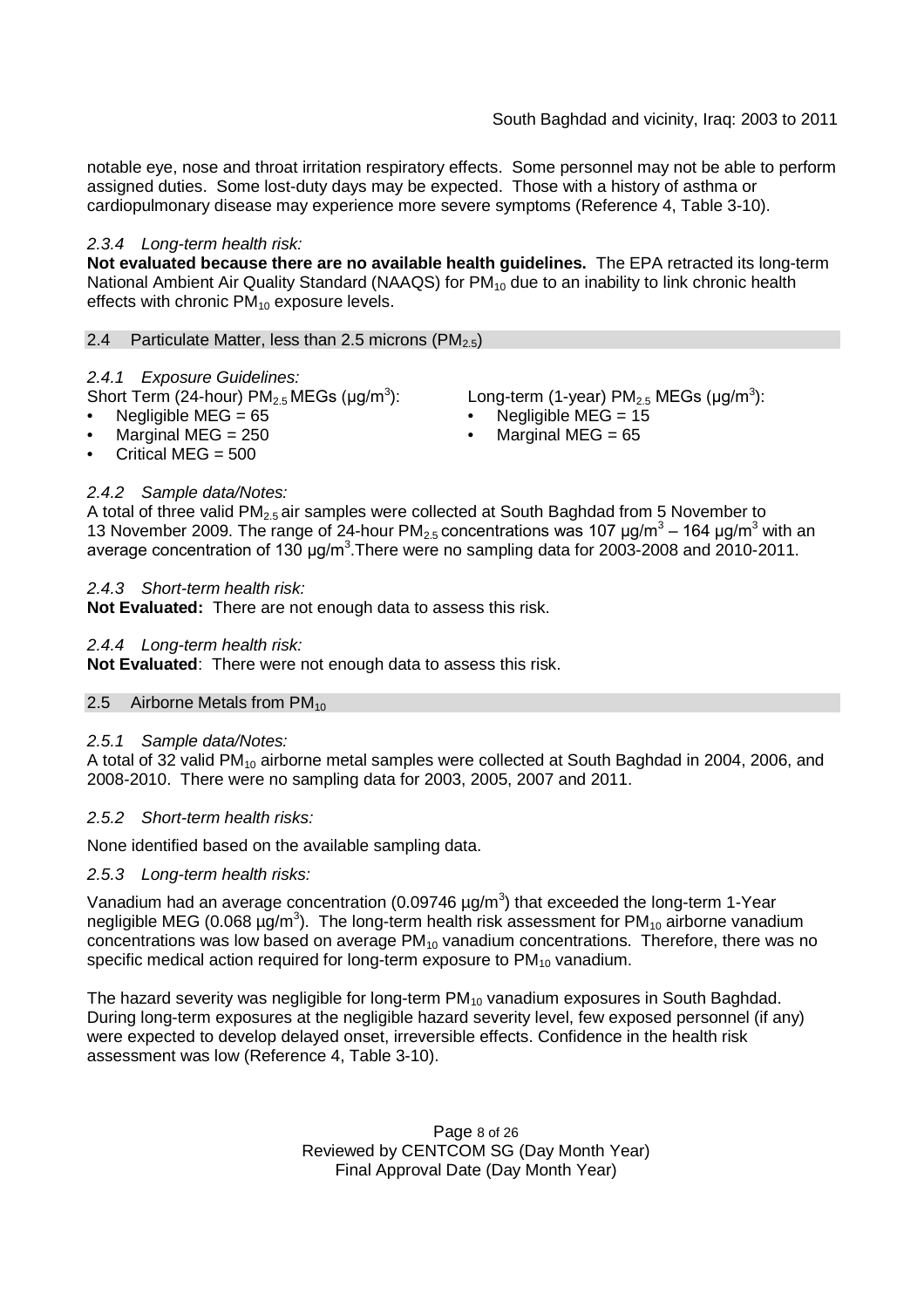### 2.6 Volatile Organic Compounds (VOCs)

The likely sources of VOCs on South Baghdad and vicinity were the result of fuel storage and transfers between storage tanks, vehicles and aircraft.

#### *2.6.1 Sample data/Notes:*

A total of 27 valid VOCs air samples were collected from South Baghdad from June 2006-June 2008. There were no sampling data for 2003-2005 and 2009-2011.

### *2.6.2 Short and long-term health risks:*

None identified based on available sampling data**.** However, the data quantity was insufficient to characterize the potential short-term and long-term health risk from VOCs exposure to U.S. personnel. Confidence in the risk estimate is low (Reference 4, Table 3-6).

#### **3 Soil**

### 3.1 Site-Specific Sources Identified

### *3.1.1 Sample data/Notes:*

A total of 23 surface soil samples from South Baghdad were collected at Al Dora (n=3), JSS Doura (n=3), COP Falahat (n=1), FOB Falcon (n=14), COP Karb de Gla II (n=1), and JSS Knight (n=1) from 2003 - 2010 to assess OEH health risk to deployed personnel. The primary soil contamination exposure pathways were dermal contact and dust inhalation. Typical parameters analyzed for included semivolatile organic compounds, heavy metals, polychlorinated biphenyls, insecticides, fungicides, herbicides, and polycyclic aromatic hydrocarbons (PAHs). For the risk assessment, personnel were assumed to remain at this location for 6 months to 1 year. No health hazards were identified from surface soil samples collected.

There were no sampling data for 2007 and 2011.

#### *3.1.2 Short-term health risk:*

Currently, sampling data for soil are not evaluated for short-term (acute) health risks.

#### *3.1.3 Long-term health risks:*

No parameters exceeded 1-year Negligible MEGs. However, the data quantity was insufficient to characterize the potential long-term health risk from soil exposure to U.S. personnel.

#### **4 Water**

In order to assess the risk to U.S. personnel from exposure to water in theater, the Army Institute of Public Health (AIPH) identified the most probable exposure pathways based on available information. The water exposures considered were the ingestion of water used for drinking and the use of water for non-drinking purposes (such as personal hygiene, or showering).

#### 4.1 Drinking Water

#### *4.1.1 Site-Specific Sources Identified*

The primary source of drinking water at South Baghdad and vicinity was bottled water and Reverse Osmosis Water Purification Unit (ROWPU)-treated water.

> Page 9 of 26 Reviewed by CENTCOM SG (Day Month Year) Final Approval Date (Day Month Year)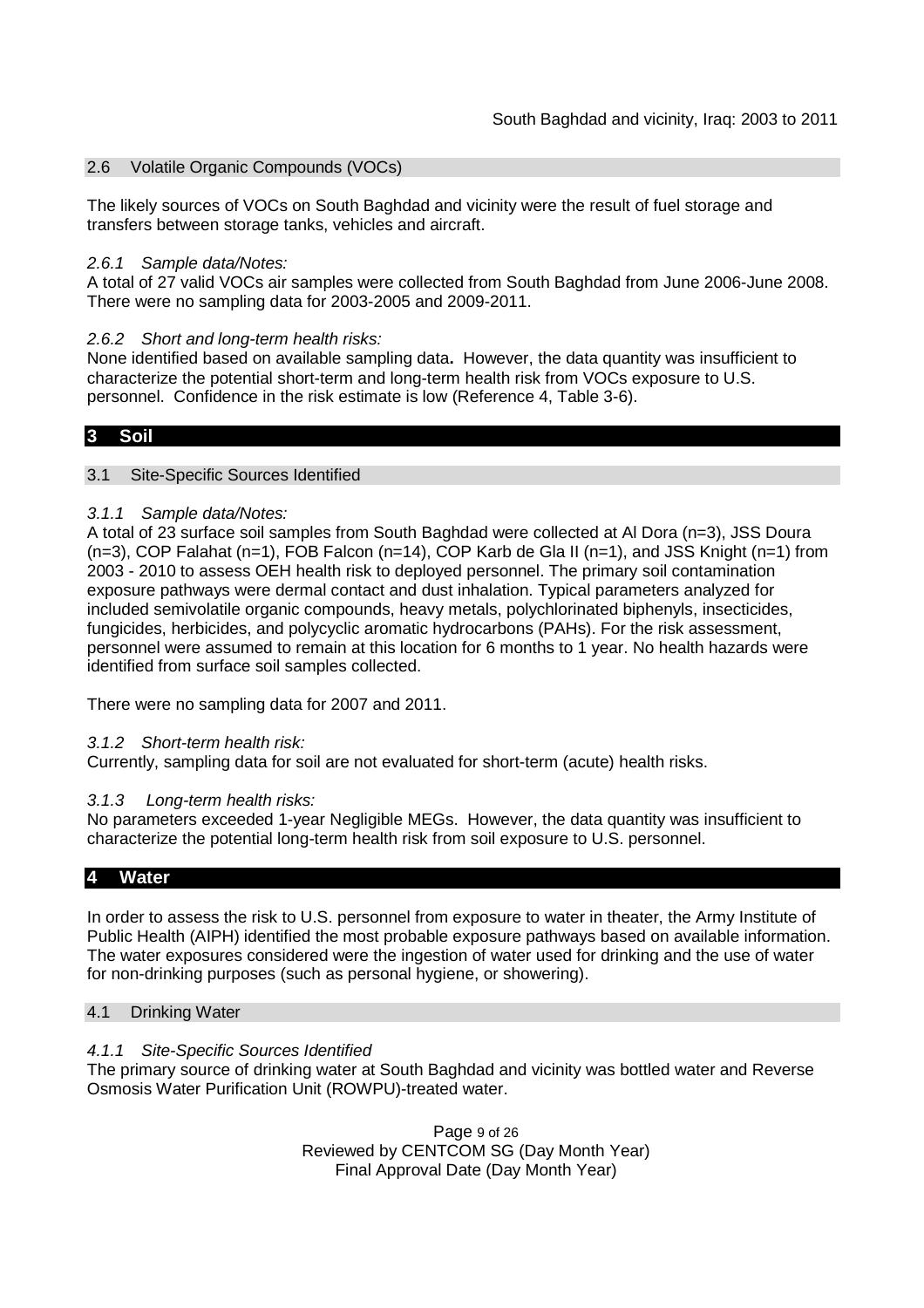# *4.1.2 Sample data/Notes*

To assess the potential for adverse health effects to troops, the following assumptions were made about dose and duration: A conservative (protective) assumption was that personnel routinely ingested 15 L/day of bottled water for up to 365 days (1-year). A total of two valid bottled water samples were collected on 4 November 2006 from FOB Falcon and four ROWPU-treated water samples used for secondary drinking were collected between 3 March 2004 and 29 December 2008. No 1 year negligible MEGs were exceeded. No health risks from bottled water exposures were identified based on limited sample data.

## *4.1.3 Short and long-term health risk:*

The data quantity was insufficient to characterize the potential short-term and long-term health risk**.**

### 4.2 Water: Used for Other Purposes (Personal Hygiene, Showering, etc.)

Although the primary route of exposure for most microorganisms was ingestion of contaminated water, dermal exposure to some microorganisms, chemicals, and biologicals may also have caused adverse health effects. Complete exposure pathways would include drinking, brushing teeth, personal hygiene, cooking, providing medical and dental care using a contaminated water supply, or during dermal contact at vehicle or aircraft wash racks.

### *4.2.1 Site-Specific Sources Identified*

U.S. personnel used the ROWPU-treated water supply and municipal water at South Baghdad and vicinity for non-drinking purposes (i.e., personal hygiene, and showering, etc.).

### *4.2.2 Sample data/Notes*

Non-drinking water samples were ROWPU-treated (n=9) and municipal (n=4). Dermal, inhalation, and incidental ingestion exposures that result from non-drinking use of water sources during showering, personal hygiene and/or cooking were considered incidental ingestion and evaluated as nondrinking exposures (See Reference 4, Appendix G, and Section G.3). In case of incidental ingestion of the non-drinking water sources, or in instances of ice production in dining facilities, water was assumed to have been ingested at less than 5 L/day for up to 365 days (1-year). No health risks from ROWPU-treated (non-drinking) and municipal exposures were identified based on limited sample data. None of the available samples exceeded their 1 year negligible MEGs for any parameters.

### *4.2.3 Short-term and long-term health risk:*

There was not enough data to evaluate a potential short-term or long-term health risk. Confidence in risk estimate is low because of the small sample size (Reference 4, Table 3-6).

# **5 Military Unique**

5.1 Chemical Biological, Radiological Nuclear (CBRN) Weapons:

No specific hazard sources were documented in the Defense Occupational and Environmental Health Readiness System (DOEHRS), or the Military Exposure Surveillance Library (MESL) from 19 March 2003 through 31 December 2011 timeframe.

*5.1.1 Short and long-term health risks:* **Not Evaluated.**

> Page 10 of 26 Reviewed by CENTCOM SG (Day Month Year) Final Approval Date (Day Month Year)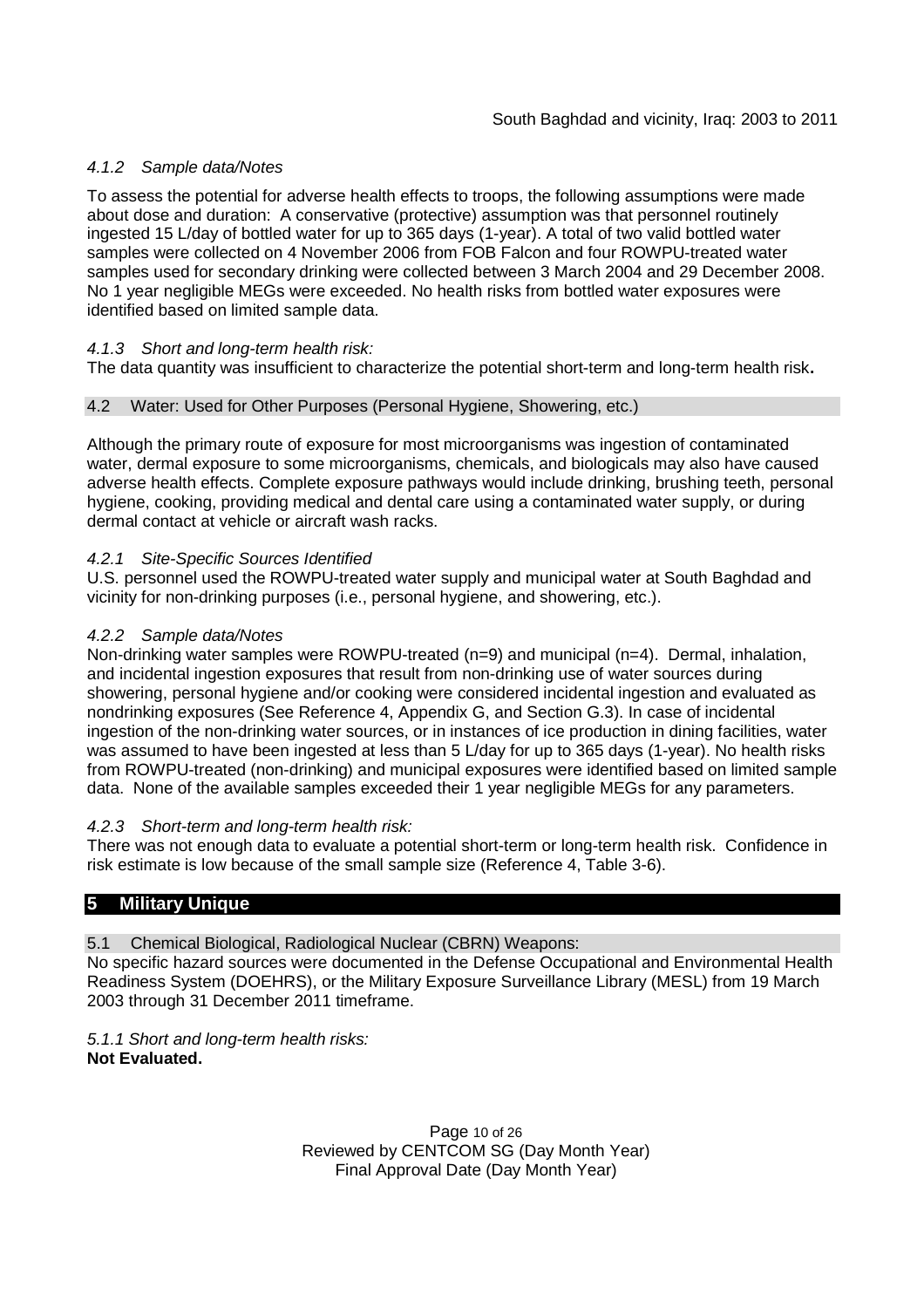### 5.2 Depleted Uranium (DU):

No specific hazards were documented in the DOEHRS or MESL data portals from the 2003 through 2011 timeframe (References 1 and 5).

#### 5.3 Ionizing Radiation:

No specific hazards were documented in the DOEHRS or MESL data portals from the 2003 through 2011 timeframe (References 1 and 5).

### 5.4 Non-Ionizing Radiation:

No specific hazards were documented in the DOEHRS or MESL data portals from the 2003 through 2011 timeframe (References 1 and 5).

### **6 Endemic Disease<sup>1</sup>**

This document lists the endemic diseases reported in the region, its specific health risks and severity and general health information about the diseases. In addition, site-specific information from the MESL database was used. CENTCOM Modification (MOD) 11 (Reference 8) lists deployment requirements, to include immunization and chemoprophylaxis, in effect during the timeframe of this POEMS.

#### 6.1 Foodborne and Waterborne Diseases

Food borne and waterborne diseases in the area are transmitted through the consumption of local food and water. Local unapproved food and water sources (including ice) are heavily contaminated with pathogenic bacteria, parasites, and viruses to which most U.S. Service Members have little or no natural immunity. Effective host nation disease surveillance does not exist within the country. Only a small fraction of diseases are identified or reported in host nation personnel. Diarrheal diseases are expected to temporarily incapacitate a very high percentage of U.S. personnel within days if local food, water, or ice is consumed. Hepatitis A and typhoid fever infections typically cause prolonged illness in a smaller percentage of unvaccinated personnel. Vaccinations are required for DOD personnel and contractors. In addition, although not specifically assessed in this document, significant outbreaks of viral gastroenteritis (e.g., norovirus) and food poisoning (e.g., *Bacillus cereus*, *Clostridium perfringens*, *Staphylococcus*) may occur. Key disease risks are summarized below:

Mitigation strategies were in place and included consuming food and water from approved sources, vaccinations (when available), frequent hand washing and general sanitation practices.

### *6.1.1 Diarrheal diseases (bacteriological)*

**High, mitigated to Low**: Unmitigated health risk to U.S. personnel was high year round. Diarrheal diseases (bacteriological) could be expected to temporarily incapacitate a very high percentage of

 $^1$  NOTE: "Risk" level refers to both severity of disease (without controls, for example vaccinations) and probability of disease based on local rates/endemic status. Diseases described are those presenting greater risk when compared with U.S. conditions. Most identified disease risks can and are being mitigated with military preventive medicine measures/policies.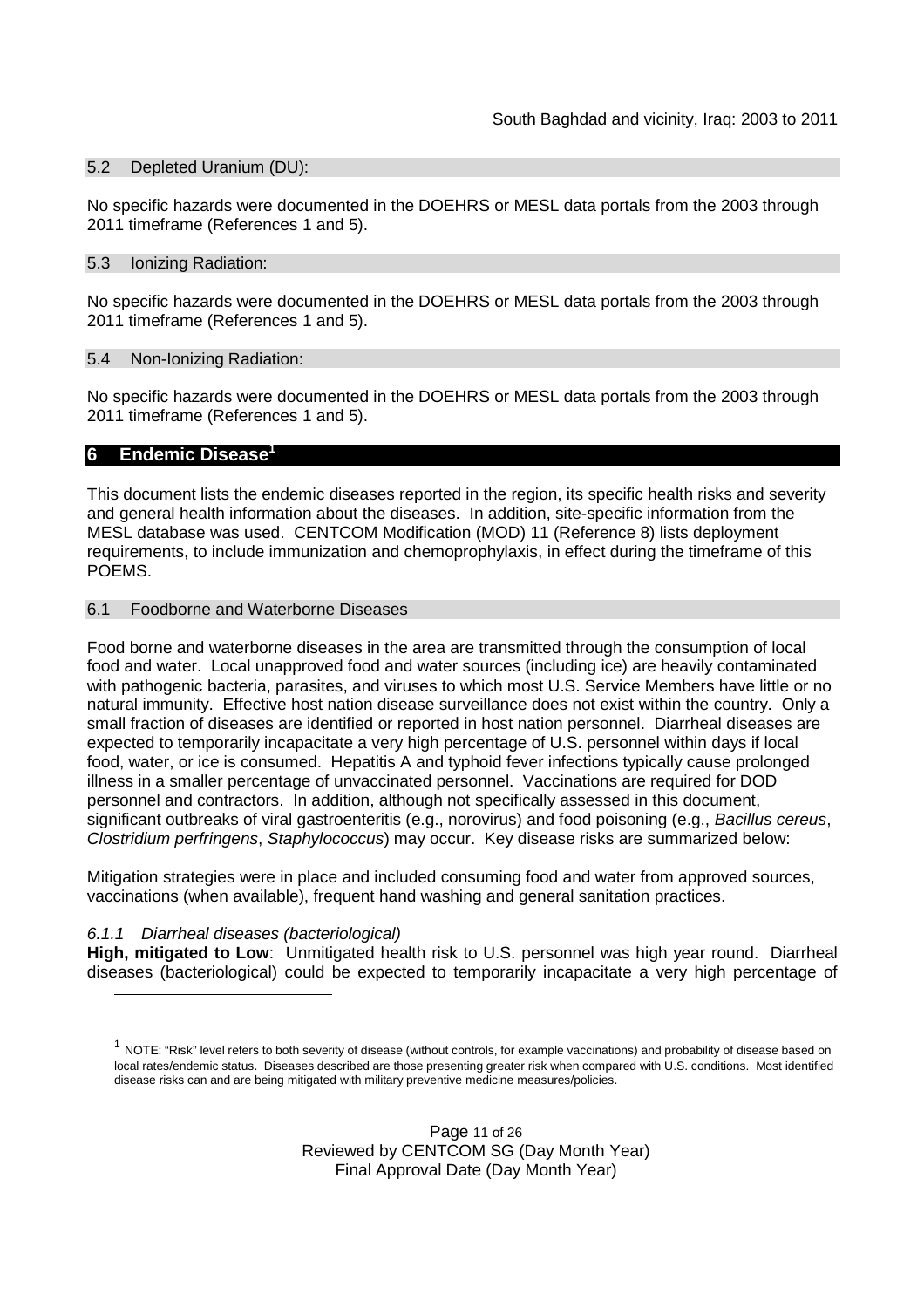personnel (potentially over 50 percent per month) within days if local food, water, or ice was consumed. Field conditions (including lack of hand washing and primitive sanitation) may facilitate person-to-person spread and epidemics. Typically, these result in mild disease treated in outpatient setting; recovery and return to duty in less than 72 hours with appropriate therapy. A small proportion of infections may require greater than 72 hours limited duty, or hospitalization.

### *6.1.2 Hepatitis A*

**High, mitigated to Low:** Unmitigated health risk to U.S. personnel was high year round. U.S. Personnel did not drink untreated water, and vaccination for Hepatitis A is required for deployment into the CENTCOM Area of Responsibility (AOR). Hepatitis A typically occurs after consumption of fecally contaminated food or water or through direct fecal-oral transmission under conditions of poor hygiene and sanitation. Field conditions (including primitive sanitation, lack of hand washing) may facilitate outbreaks driven by person-to-person spread. A typical case involves 1 to 3 weeks of debilitating symptoms, sometimes initially requiring inpatient care; recovery and return to duty may require a month or more.

### *6.1.3 Typhoid/paratyphoid Fever*

**High, mitigated to Low:** Unmitigated health risk to U.S. personnel was high year round. Risk was typically highest following spring floods. Typhoid and paratyphoid fever are acquired through the consumption of fecally contaminated food or water. The two diseases are clinically similar, and in areas where they are endemic, typhoid typically accounts for 90 percent of cases. Asymptomatic carriers are common with typhoid and contribute to sustained transmission. In countries with a mixture of primitive and modern sanitation and hygiene, outbreaks of typhoid fever can occur and may involve all age groups. A small number of cases (less than 1% per month attack rate) could occur among unvaccinated personnel consuming local food, water, or ice. With appropriate treatment, typhoid and paratyphoid fever are debilitating febrile illnesses typically requiring 1 to 7 days of supportive care, followed by return to duty.

### *6.1.4 Diarrhea - protozoal*

**Moderate, mitigated to Low:** Unmitigated health risk to U.S. personnel was moderate year round. In general, *Cryptosporidium* spp., *Entamoeba histolytica*, and *Giardia lamblia* were the most common protozoal causes of diarrhea wherever sanitary conditions were significantly below U.S. standards. A small number of cases (less than 1% per month attack rate) could occur among personnel consuming local food, water, or ice. Outbreaks affecting a higher percentage of personnel were possible with *Cryptosporidium*. Symptomatic cases may vary in severity; typically mild disease demonstrating recovery and return to duty in less than 72 hours with appropriate therapy; severe cases may require 1 to 7 days of supportive care, followed by return to duty.

### *6.1.5 Brucellosis*

**Moderate, mitigated to Low:** Unmitigated health risk to U.S. personnel was moderate year round. Brucellosis is a common disease in cattle, sheep, goats, swine, and some wildlife species in most developing countries. Humans contract brucellosis through consumption of contaminated dairy products (or foods made with such products) or by occupational exposures to infected animals. The health risk from direct animal contact was likely to be highest in rural areas where livestock were present. The health risk from contaminated dairy products exists countrywide, including urban areas. Rare cases (less than 0.1% per month attack rate) could occur among personnel consuming local dairy products or having direct contact with livestock. With appropriate treatment, brucellosis is a febrile illness of variable severity, potentially requiring inpatient care; convalescence is usually over 7 days even with appropriate treatment.

> Page 12 of 26 Reviewed by CENTCOM SG (Day Month Year) Final Approval Date (Day Month Year)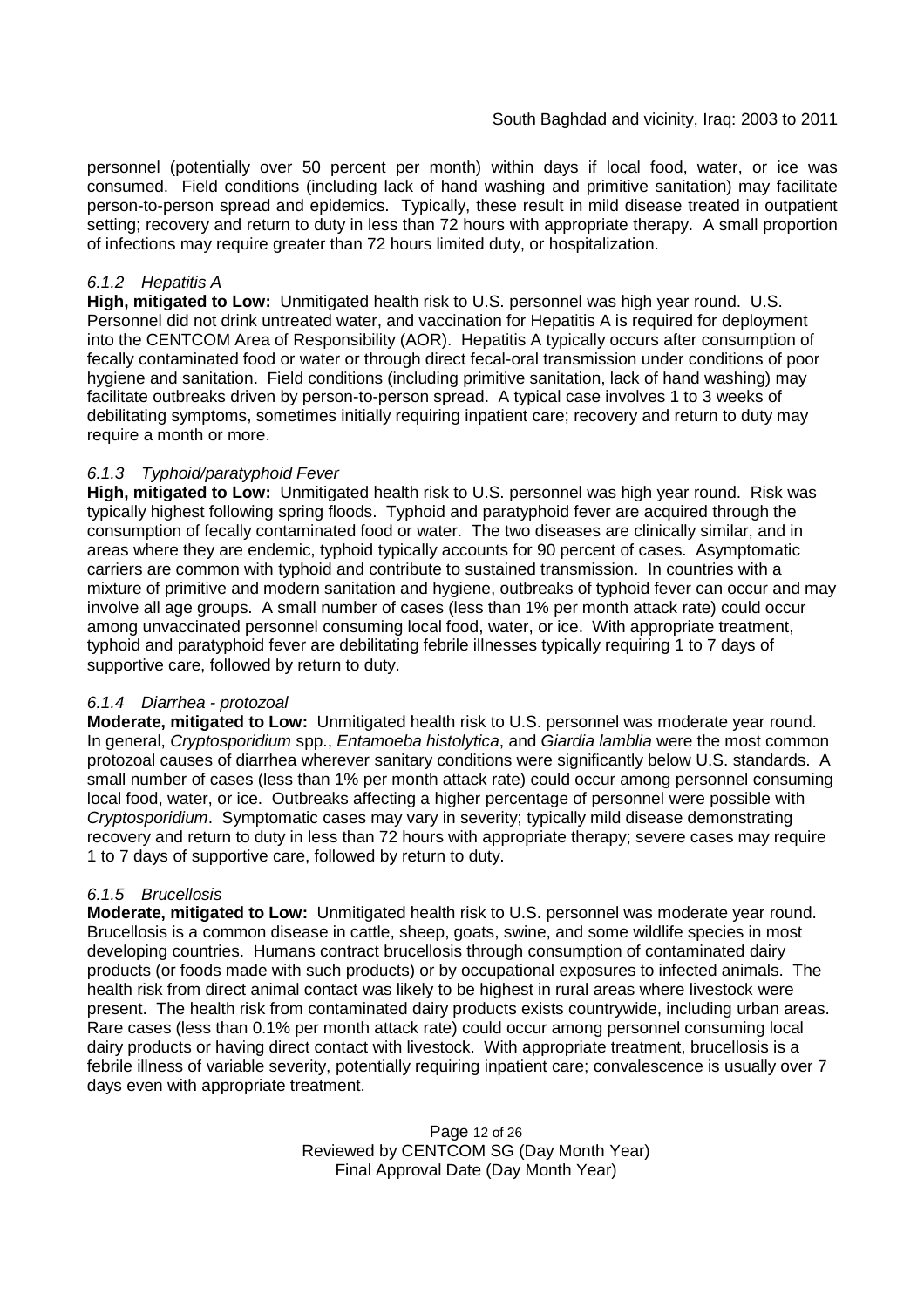### *6.1.6 Diarrhea - cholera*

**Moderate, mitigated to Low:** Unmitigated health risk to U.S. personnel was moderate year round. Development of symptomatic cholera requires exposure to large inoculums and typically is associated with ingestion of heavily contaminated food or water. Person-to-person spread of cholera occurs very infrequently, if at all. The majority of infections (75 percent or more, depending on biotype) among healthy adults are very mild or asymptomatic. Only a small percentage of infections are severe. Because cholera frequently causes serious public health impact, cholera cases are more likely to be reported under the International Health Regulations than other types of diarrhea. Rare cases (less than 0.1% per month attack rate) could occur among personnel consuming local food, water, or ice. Most symptomatic cases are mild, with recovery and return to duty in less than 72 hours on appropriate outpatient treatment; severe cases may require 1-7 days of supportive or inpatient care, followed by return to duty.

### *6.1.7 Hepatitis E*

**Low:** Unmitigated health risk to U.S. personnel was moderate year round. Risk was typically highest following spring floods. Hepatitis E occurs in four major genotypes. Genotypes 1 and 2, found primarily in Africa and Asia, cause large numbers of sporadic cases, as well as large outbreaks. Fecal contamination of drinking water is the most common source of exposure for these genotypes. Large outbreaks are usually associated with particularly severe breakdowns in baseline sanitation, as often occurs during heavy rainfall which increases mixing of sewage and drinking water sources. Secondary household cases from person-to-person transmission are uncommon. Unlike hepatitis A, where local populations living in poor sanitary conditions were usually highly immune from childhood exposures, immunity levels for hepatitis E were often much lower, even in areas of extremely poor sanitation. Typically, outbreaks of hepatitis E occur primarily among adults. Although data are insufficient to assess potential disease rates, we cannot rule out rates approaching 1 percent per month among personnel consuming local food, water, or ice. Rates may exceed 1 percent per month for personnel heavily exposed during outbreaks in the local population. Typical case involves 1 to 3 weeks of debilitating symptoms, sometimes initially requiring inpatient care; recovery and return to duty may require a month or more.

### *6.1.8 Short-term health risks:*

**Low:** The overall short-term unmitigated health risk associated with other foodborne and waterborne diseases at South Baghdad and vicinity was considered high (bacterial diarrhea, hepatitis A, typhoid fever), to moderate (diarrhea-protozoal, diarrhea-cholera, brucellosis), to low (Hepatitis E) if local food or water was consumed. Preventive Medicine measures reduced the risk to low. Confidence in the risk estimate was medium.

#### *6.1.9 Long-term health risks:*

**None identified based on available data**. Confidence in the risk estimate was medium.

#### 6.2 Arthropod Vector-Borne Diseases

During the warmer months (typically from April through November), the climate and ecological habitat support populations of arthropod vectors, including mosquitoes, ticks, and sandflies, with variable rates of disease transmission. Significant disease transmission is sustained countrywide, including urban areas. Mitigation strategies were in place and included proper wear of treated uniforms, application of repellent to exposed skin, and use of bed nets and chemoprophylaxis (when applicable). Additional methods included the use of pesticides, reduction of pest/breeding habitats, and engineering controls.

> Page 13 of 26 Reviewed by CENTCOM SG (Day Month Year) Final Approval Date (Day Month Year)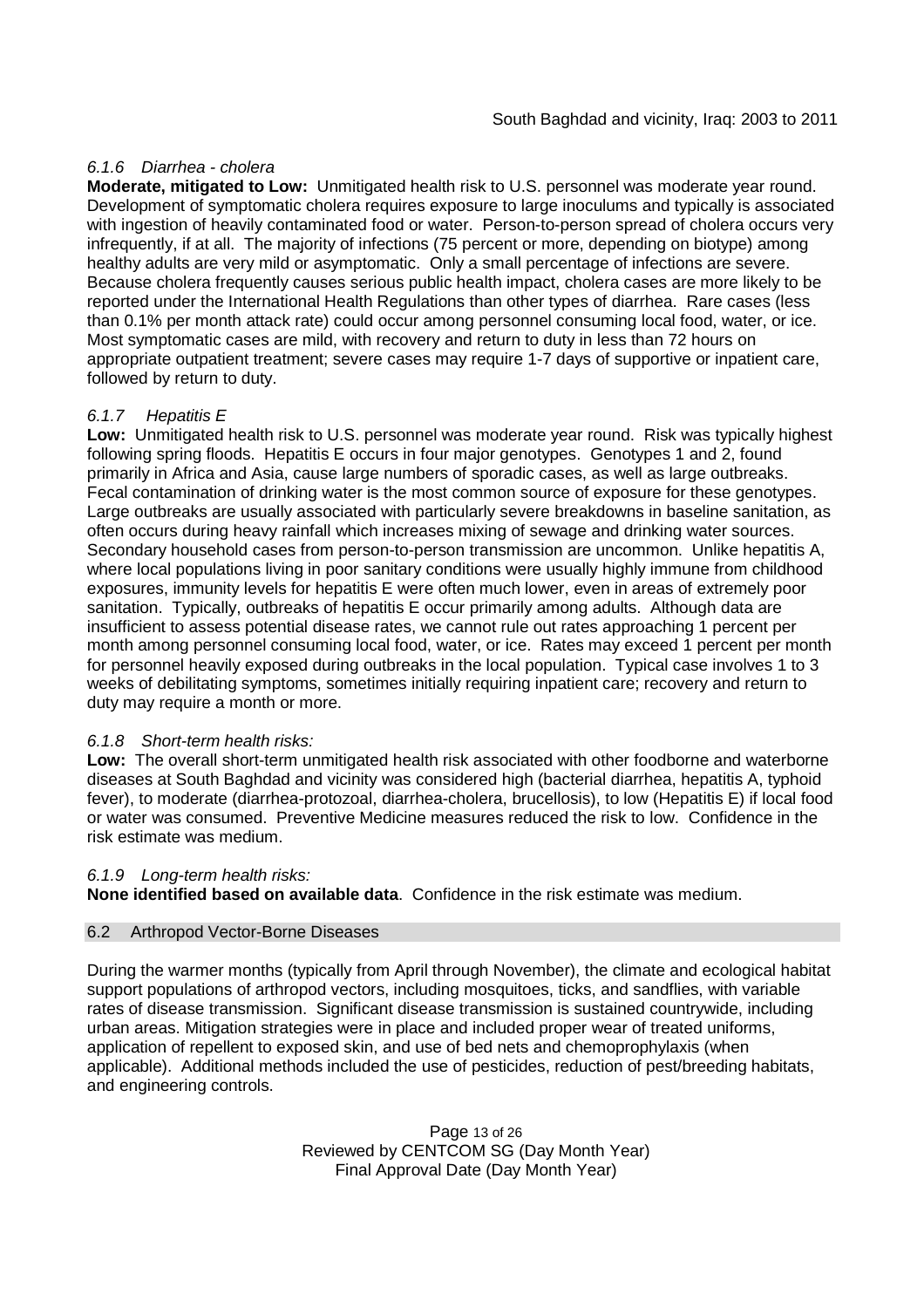### *6.2.1 Malaria*

**None**: Indigenous transmission of malaria in Iraq was eliminated as of 2008 reducing risk among personnel exposed to mosquito bites to None.

#### *6.2.2 Sandfly fever*

**Moderate, mitigated to Low:** Unmitigated health risk to U.S. personnel was moderate with seasonal transmission (May-June and September-October). Sandfly fever potential disease rates are from 1% to 10% per month under worst-case conditions. Mitigation measures reduced the risk to low. The disease is transmitted by sandflies and occurs more commonly in children though adults are still at risk. Sandfly fever disease typically resulted in debilitating febrile illness requiring 1 to 7 days of supportive care followed by return to duty.

### *6.2.3 Leishmaniasis*

**Moderate, mitigated to Low:** Unmitigated health risk to U.S. personnel was moderate with seasonal transmission (April-November). Leishmaniasis is transmitted by sand flies. There are two forms of the disease; cutaneous (acute form) and visceral (a more latent form of the disease). The leishmaniasis parasites may survive for years in infected individuals and this infection may go unrecognized by physicians in the U.S. when infections become symptomatic years later. Cutaneous infection is unlikely to be debilitating, though lesions may be disfiguring. Visceral leishmaniasis disease can cause severe febrile illness, which typically requires hospitalization with convalescence over 7 days.

### *6.2.4 Crimean-Congo hemorrhagic fever*

**Moderate, mitigated to Low**: Unmitigated health risk to U.S. personnel was moderate year round. Crimean-Congo hemorrhagic fever occurs in rare cases (less than 0.1% per month attack rate in indigenous personnel) and is transmitted by tick bites or occupational contact with blood or secretions from infected animals. The disease typically requires intensive care with fatality rates from 5% to 50%.

#### *6.2.5 Typhus-murine (fleaborne)*

**Low:** Unmitigated health risk to U.S. personnel was low year round. Typhus-murine (fleaborne) is present in the region; rare cases are possible among personnel exposed to rodents (particularly rats) and fleabites. Typhus-murine is a debilitating febrile illness typically requiring 1 to 7 days of inpatient care, followed by return to duty.

#### *6.2.6 Rickettsioses*

**Low:** Unmitigated health risk to U.S. personnel was low with seasonal transmission (April-November). Rickettsioses disease was present in the region; rare cases were possible among personnel exposed to tick bites. Incidents can result in a potentially debilitating febrile illness, which may require 1 to 7 days of supportive care followed by return to duty. More prolonged and severe infections may occur with rare fatalities. Fatality rates in untreated cases may be higher.

#### *6.2.7 West Nile fever*

**Low:** Unmitigated health risk to U.S. personnel was low with seasonal transmission (April-November). West Nile fever was present and maintained by the bird population and mosquitoes that help to transfer the diseases from birds to humans. The majority of infections in young, healthy adults are asymptomatic although it can result in fever, headache, tiredness, and body aches, occasionally with a skin rash (on the trunk of the body) and swollen lymph glands. West Nile fever is a febrile illness typically requiring 1-7 days of inpatient care followed by return to duty; convalescence may be prolonged.

> Page 14 of 26 Reviewed by CENTCOM SG (Day Month Year) Final Approval Date (Day Month Year)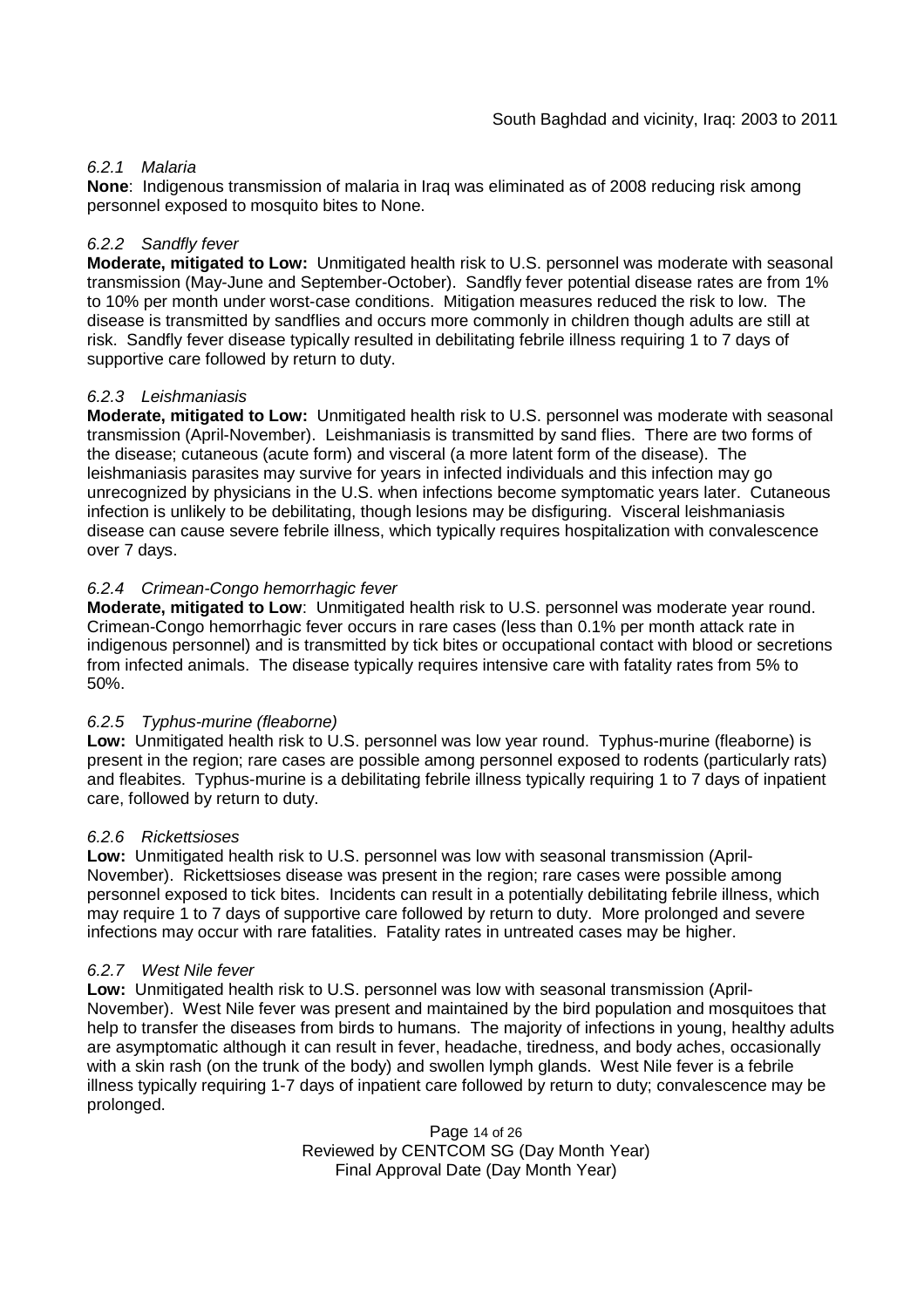### *6.2.8 Sindbis*

**Low:** Unmitigated health risk to U.S. personnel was low with seasonal transmission (April-November). Extremely rare cases could occur among personnel exposed to mosquito bites. Sindbis is a debilitating febrile illness often accompanied by rash, typically requiring 1 to 7 days of supportive care. Significant arthralgias can persist for several weeks or more in some cases.

### *6.2.9 Short-term health risks:*

**Low:** The overall short-term unmitigated health risk associated with arthropod vector-borne diseases at South Baghdad and vicinity was considered high (malaria) to moderate (sandfly fever, leishmaniasis (cutaneous and visceral), typhus-miteborne and Crimean-Congo hemorrhagic fever) to low (West Nile fever, Rickettsioses, typhus-murine, and sindbis). Preventive measures such as IPM practices, proper wear of treated uniforms and application of repellent to exposed skin reduced the health risk to low to none for arthropod vector-vector borne diseases. Confidence in the risk estimate was medium (Reference 4, Table 3-6).

#### *6.2.10 Long-term health risks:*

**Low:** The long-term unmitigated health risk is moderate for leishmaniasis-visceral (chronic). Risk was reduced to low by proper wear of the uniform and application of repellent to exposed skin. Confidence in the risk estimate is high.

#### 6.3 Water Contact Diseases

Tactical operations or recreational activities that involve extensive contact with surface water such as lakes, streams, rivers, or flooded fields may result in significant exposure to leptospirosis and schistosomiasis. Arid portions of Iraq without permanent or persistent bodies of surface water do not support transmission of leptospirosis or schistosomiasis. Risk was restricted primarily to areas along rivers and lakes. These diseases can debilitate personnel for up to a week or more. Leptospirosis risk typically increases during flooding. In addition, although not specifically assessed in this document, bodies of surface water are likely to be contaminated with human and animal waste. Activities such as wading or swimming may result in exposure to enteric diseases including diarrhea and hepatitis via incidental ingestion of water. Prolonged water contact also may lead to the development of a variety of potentially debilitating skin conditions including bacterial or fungal dermatitis. Mitigation strategies were in place and included avoiding water contact and recreational water activities, proper wear of uniform (especially footwear), and protective coverings for cuts/abraded skin.

#### *6.3.1 Leptospirosis*

**Moderate, mitigated to Low**: Unmitigated health risk to U.S. personnel was moderate with seasonal transmission (April-November). Leptospirosis is present in Iraq but at unknown levels. Human infection occurs through exposure to water or soil contaminated by infected animals and has been associated with wading, and swimming in contaminated, untreated open water. The occurrence of flooding after heavy rainfall facilitates the spread of the organism because, as water saturates the environment, Leptospirosis present in the soil pass directly into surface waters. Leptospirosis can enter the body through cut or abraded skin, mucous membranes, and conjunctivae. Ingestion of contaminated water can also lead to infection. The acute generalized illness associated with infection can mimic other tropical diseases (for example, dengue fever, malaria, and typhus), and common symptoms include fever, chills, myalgia, nausea, diarrhea, cough, and conjunctival suffusion. Manifestations of severe disease can include jaundice, renal failure, hemorrhage, pneumonitis, and

> Page 15 of 26 Reviewed by CENTCOM SG (Day Month Year) Final Approval Date (Day Month Year)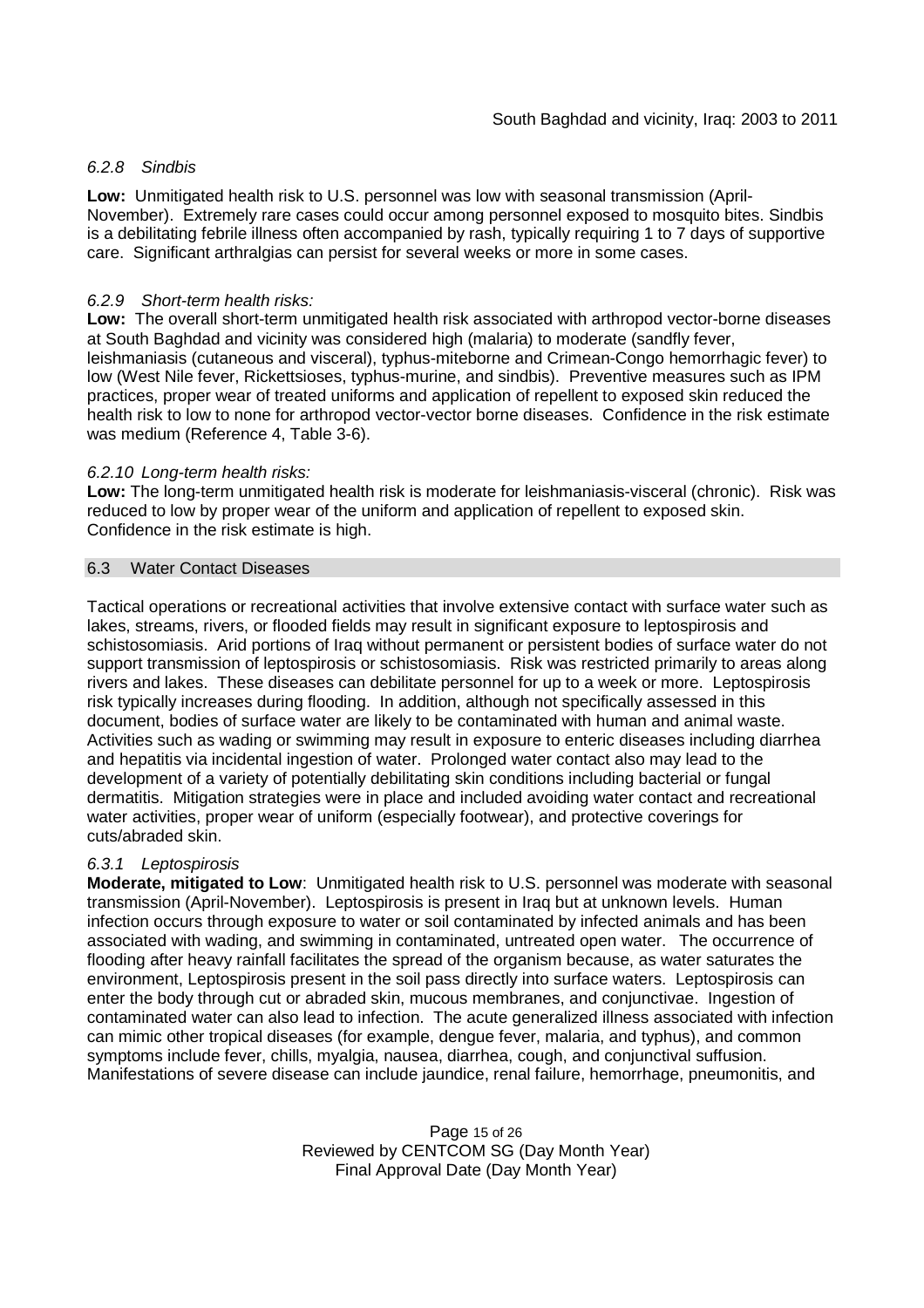hemodynamic collapse. Recreational activities involving extensive water contact may result in personnel being temporarily debilitated with leptospirosis.

### *6.3.2 Schistosomiasis*

**Moderate, mitigated to Low:** Unmitigated health risk to U.S. personnel was moderate with seasonal transmission (April-November). Schistosomiasis can occur in rare cases (less than 0.1% per month attack rate) among personnel wading or swimming in fecally contaminated bodies of water such as lakes, streams, or irrigated fields. Mild infections are generally asymptomatic. In very heavy acute infections, a febrile illness (acute schistosomiasis) may occur, especially with *S. japonicum* and *S. mansoni*, requiring hospitalization and convalescence over 7 days.

### *6.3.3 Short-term health risks:*

**Low:** The overall short-term unmitigated health risk associated with water contact diseases at South Baghdad and vicinity was considered moderate (leptospirosis and schistosomiasis). Preventive measures such as avoiding water contact and recreational water activities; and protective coverings for cuts/abraded skin reduced the health risk to low to none. Confidence in the risk estimate was medium.

### *6.3.4 Long-term health risks:*

None identified based on available data. Confidence in the risk estimate was medium.

### 6.4 Respiratory Diseases

Although not specifically assessed in this document, deployed U.S. forces may be exposed to a wide variety of common respiratory infections in the local population. These include influenza, pertussis, viral upper respiratory infections, viral and bacterial pneumonia, and others. The U.S. military populations living in close-quarter conditions are at risk for substantial person-to-person spread of respiratory pathogens. Influenza is of particular concern because of its ability to debilitate large numbers of unvaccinated personnel for several days. Mitigation strategies were in place and included routine medical screenings, vaccination, enforcing minimum space allocation in housing units, implementing head-to-toe sleeping in crowded housing units, implementation of proper personal protective equipment (PPE) when necessary for healthcare providers and detention facility personnel. Additional mitigation included active case isolation in negative pressure rooms, where available.

#### *6.4.1 Tuberculosis (TB)*

**Moderate, mitigated to Low:** Unmitigated health risk to U.S. personnel was moderate year round. Tuberculosis (TB) is usually transmitted through close and prolonged exposure to an active case of pulmonary or laryngeal TB, but can also occur with incidental contact. The risk of TB in U.S. forces varies with individual exposure. The Army Surgeon General has defined increased risk in deployed Soldiers as indoor exposure to locals or third country nationals of greater than one hour per week in a highly endemic active TB region.

### *6.4.2 Meningococcal meningitis*

**Low:** Unmitigated health risk to U.S. personnel was low year round. Meningococcal meningitis is transmitted from person to person through droplets of respiratory or throat secretions. Risk is comparable to the U.S. among unvaccinated personnel who have close contact with the local population. Close and prolonged contact facilitates the spread of this disease. Meningococcal meningitis is a potentially very severe disease typically requiring intensive care; fatalities may occur in 5-15% of cases.

> Page 16 of 26 Reviewed by CENTCOM SG (Day Month Year) Final Approval Date (Day Month Year)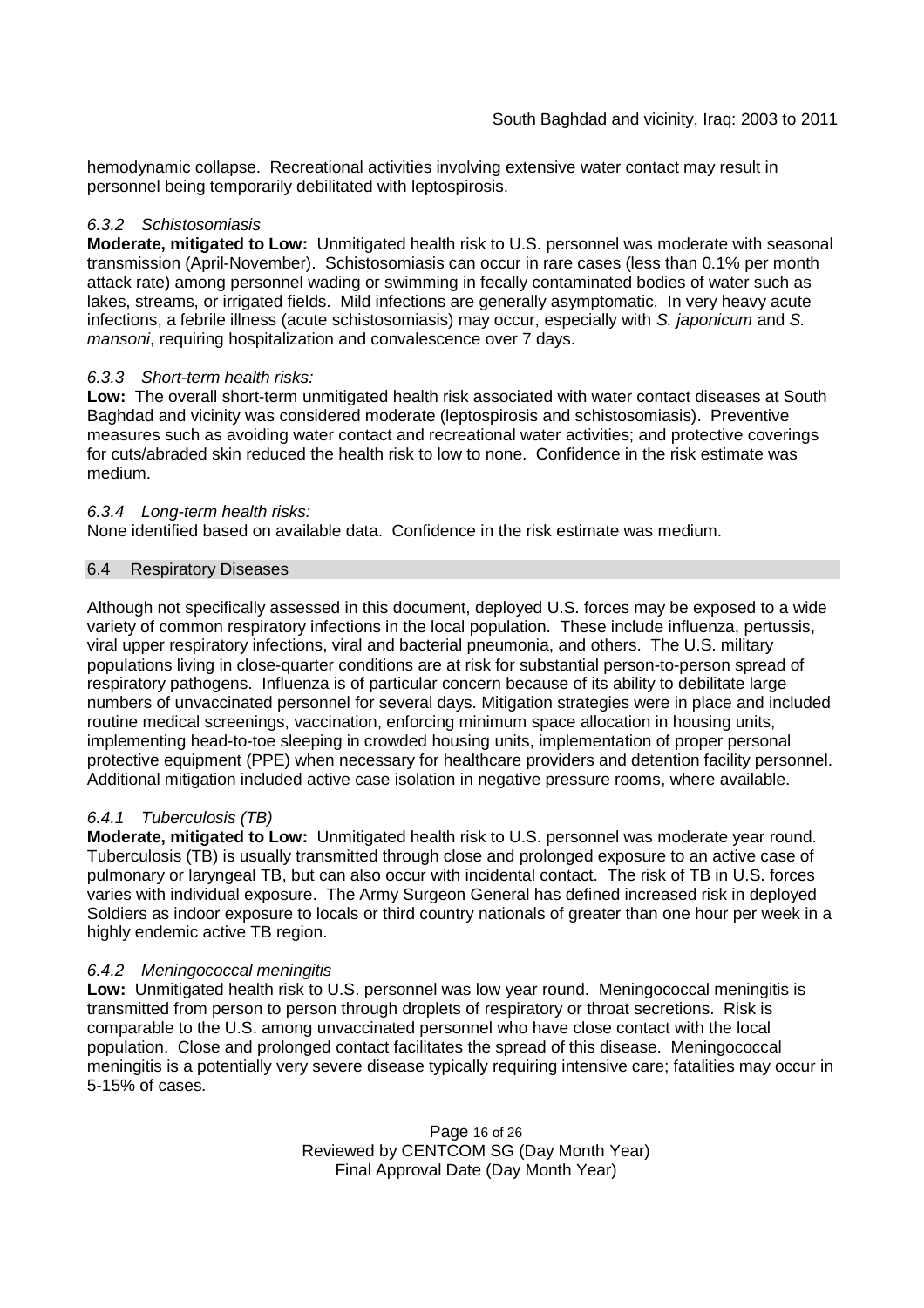### *6.4.3 Short-term health risks:*

**Low:** The overall short-term unmitigated health risk associated with respiratory diseases at South Baghdad and vicinity was considered moderate (tuberculosis) to low (meningococcal meningitis). Preventive measures reduced the health risk to low. Confidence in the risk estimate was medium.

#### *6.4.4 Long-term health risks:*

**None identified based on available data.** TB was evaluated as part of the post deployment health assessment (PDHA). A TB skin test was required post-deployment if potentially exposed and was based upon individual service policies.

#### 6.5 Animal-Contact Diseases

#### *6.5.1 Rabies*

**Moderate, mitigated to Low:** Unmitigated health risk to U.S. personnel was moderate year round. Occurrence in local animals was well above U.S. levels due to the lack of organized control programs. Dogs were the primary reservoir of rabies in Iraq, and a frequent source of human exposure. Rabies is transmitted by exposure to the virus-laden saliva of an infected animal, typically through bites, but could occur from scratches contaminated with the saliva. In June 2008, the New Jersey Health department in The United States reported a confirmed case of rabies in a mixed-breed dog recently imported from Iraq. Rabies is transmitted by exposure to the virus-laden saliva of an infected animal, typically through bites, but could occur from scratches contaminated with the saliva. No cases of rabies acquired in Iraq have been identified in US Service Members to date. Although, the vast majority (>99%) of persons who develop rabies disease will do so within a year after a risk exposure, there have been rare reports of individuals presenting with rabies disease up to six years or more after their last known risk exposure. Mitigation strategies included command emphasis of CENTCOM GO 1B, reduction of animal habitats, active pest management programs, and timely treatment of feral animal scratches/bites.

#### *6.5.2 Q-Fever*

**Moderate, mitigated to Low:** Unmitigated health risk to U.S. personnel was moderate year round. Rare cases were possible among personnel exposed to aerosols from infected animals, with clusters of cases possible in some situations. Significant outbreaks (affecting 1-50 percent) could occur in personnel with heavy exposure to barnyards or other areas where animals are kept. Unpasteurized milk may also transmit infection. The primary route of exposure is respiratory, with an infectious dose as low as a single organism. Q-Fever is a debilitating febrile illness, sometimes presenting as pneumonia, typically requiring 1 to 7 days of inpatient care followed by return to duty. Mitigation strategies include consuming approved food sources, avoidance of animals and farms, dust abatement when working in these areas (wet mop, water sprayed on high volume traffic areas, etc.), and proper PPE for personnel working with animals.

#### *6.5.3 Anthrax*

**Low:** Unmitigated health risk to U.S. personnel was low year round. Cutaneous and gastrointestinal anthrax are the most common forms of naturally occurring infection; cutaneous anthrax is transmitted by direct contact with infected animals or carcasses, including hides. Eating undercooked infected meat can result in contracting gastrointestinal anthrax. Pulmonary anthrax is contracted through inhalation of spores and is extremely rare. Cutaneous anthrax typically requires 1 to 7 days of supportive care with subsequent return to duty; gastrointestinal anthrax typically requires hospitalization, and has a high fatality rate if untreated. Mitigation strategies include consuming approved food sources, avoidance of animals and farms, dust abatement when working in these

> Page 17 of 26 Reviewed by CENTCOM SG (Day Month Year) Final Approval Date (Day Month Year)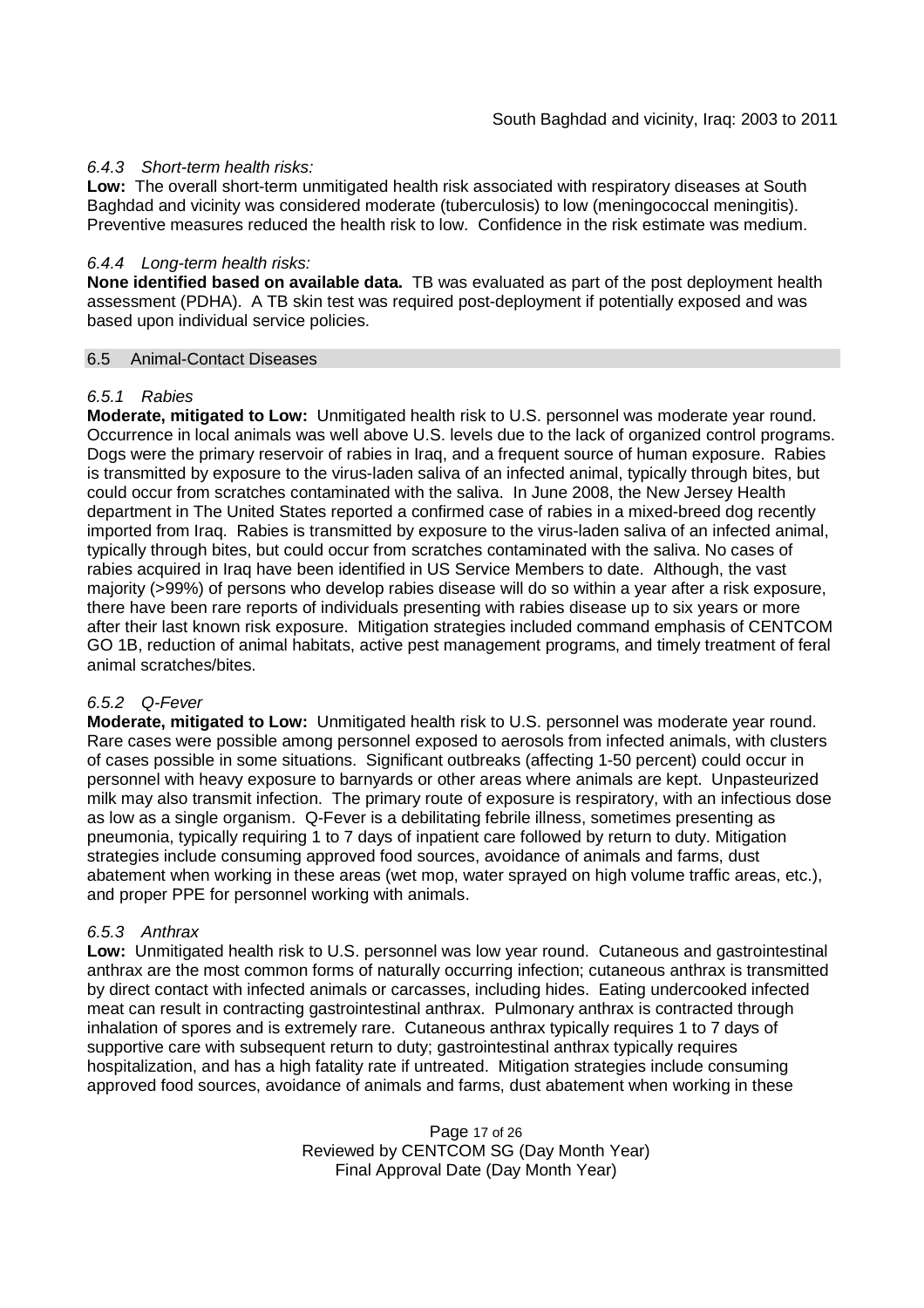areas (wet mop, water sprayed on high volume traffic areas, etc.), and proper PPE for personnel working with animals, and immunization.

### *6.5.4 H5N1 avian influenza*

**Low:** Unmitigated health risk to U.S. personnel was low year round. Extremely rare cases could occur in U.S. personnel who have close contact with birds or poultry infected with H5N1. H5N1 is a very severe illness. The fatality rate is higher than 50 percent in symptomatic cases. Mitigation strategies include avoidance with birds/poultry and proper cooking temperatures for poultry products.

### *6.5.5 Short-term health risks:*

**Low:** The overall short-term unmitigated health risk associated with animal contact diseases at South Baghdad and vicinity was considered moderate (rabies, Q-fever) to low (anthrax, H5N1 avian influenza). Preventive measures reduced the health risk to low. Confidence in risk estimate was medium.

### *6.5.6 Long-term health risks:*

**Low:** The long-term risk for rabies is low because the incubation period for rabies can be several years in rare cases.

### **7 Venomous Animal/Insect**

All information was taken directly from the Clinical Toxinology Resources web site from the University of Adelaide, Australia (Reference 10). The species listed below have home ranges that overlap the location of South Baghdad and vicinity, and may present a health risk if they are encountered by personnel.

#### 7.1 Spiders

 *Latrodectus pallidus*: Clinical effects uncertain, but related to medically important species, therefore major envenoming cannot be excluded.

#### 7.2 Scorpions

 *Androctonus crassicauda (black scorpion): Severe envenoming possible and potentially lethal, however most stings cause only severe local pain.*

 *Compsobuthus matthiesseni*, *Compsobuthus werneri, Orthochirus iraqus*, and *Orthochirus scrobiculosus*: Clinical effects unknown; there are a number of dangerous Buthid scorpions, but there are also some known to cause minimal effects only. Without clinical data it is unclear where this species fits within that spectrum.

 *Scorpio maurus*: Mild envenoming only, not likely to prove lethal. Stings by these scorpions are likely to cause only short-lived local effects, such as pain, without systemic effects.

*Hemiscorpius lepturus*: Severe envenoming possible, potentially lethal.

 *Hottentotta saulcyi*, *Hottentotta scaber*, and *Hottentotta schach*: Moderate envenoming possible but unlikely to prove lethal.

#### 7.3 Snakes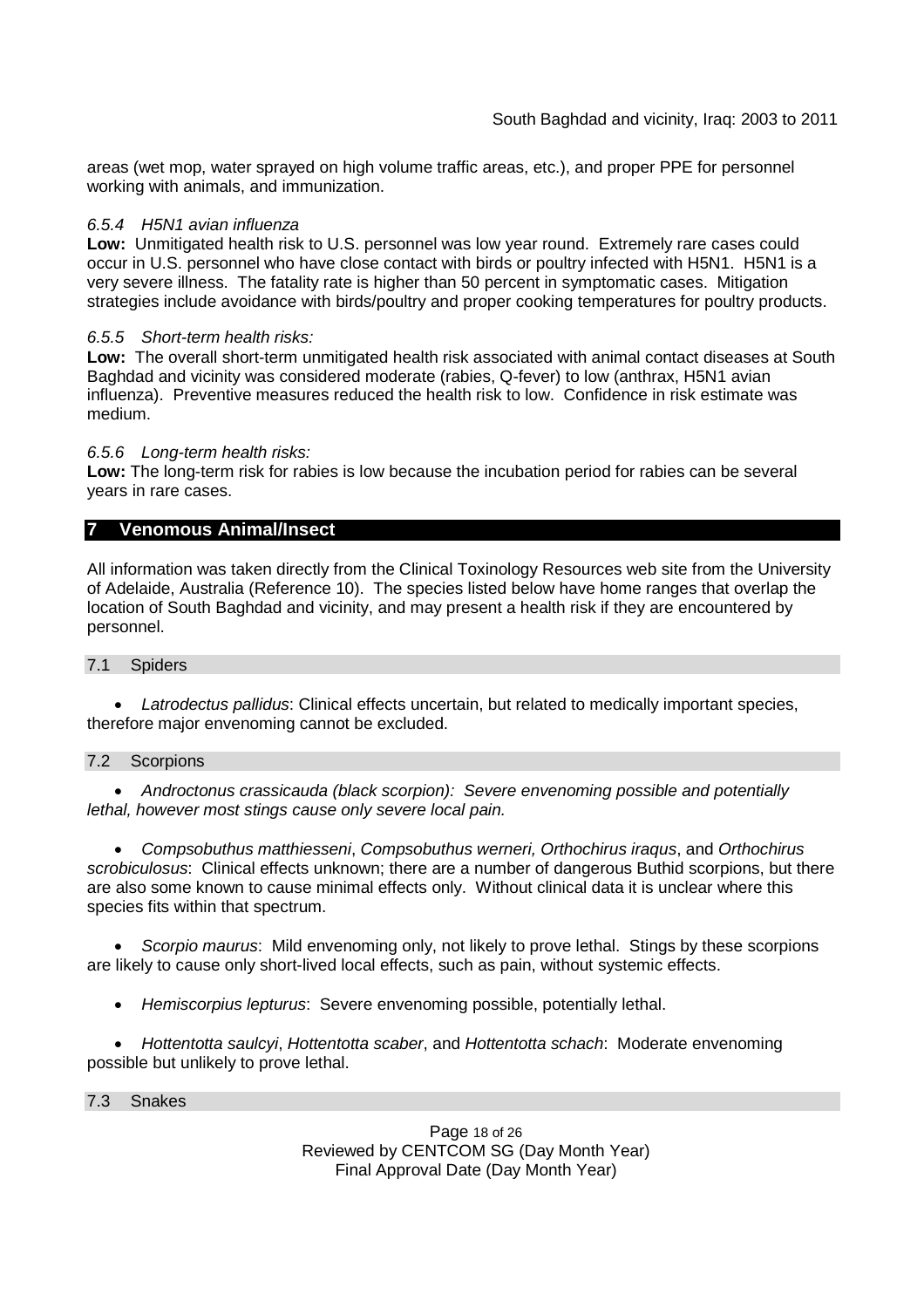*Macrovipera lebetina* subspecies e*uphratica* and subspecies *obtusa*: Severe envenoming possible, potentially lethal. Moderate to severe coagulopathy and haemorrhagins causing extensive bleeding. Renal damage is a recognized complication, usually secondary to coagulopathy. All cases should be managed as potentially severe.

 *Pseudocyclophis persicus*: Clinical effects unknown, but unlikely to cause significant envenoming, most unlikely to be dangerous. Limited clinical data suggest bites result in local effects only. Carefully assess. Role of antivenom most uncertain and unlikely to be required.

 *Walterinnesia aegyptia*: Clinical effects are unknown, but potentially lethal envenoming, though unlikely, cannot be excluded. Bites are poorly documented, but expect local pain, swelling, probably not necrosis, general systemic effects, and possibly flaccid paralysis. Antivenom is available; use at first sign of paralysis or for intractable general systemic effects, such as persistent vomiting not responding to antiemetics.

#### 7.4 Short-term health risk:

**Low:** If encountered, effects of venom vary with species from mild localized swelling (e.g., *S. maurus*) to potentially lethal effects (e.g.,*V. albicornuta*). See effects of venom above. Mitigation strategies included avoiding contact, proper wear of uniform (especially footwear), and timely medical treatment. Confidence in the health risk estimate is low (Reference 4, Table 3-6).

### 7.5 Long-term health risk:

#### **None identified.**

### **8 Heat/Cold Stress**

#### 8.1 Heat

Average daily peak temperature during the summer months (June – September) is 107.5 degrees Fahrenheit (°F) with an average monthly peak temperature of 88°F over the entire year. The health risk of heat stress/injury based on temperatures alone is Low  $(< 78 °F)$  from November – March, high (82-87.9°F) in April, and extremely high ( $\geq$  88°F) from May – October. However, work intensity and clothing/equipment worn pose greater health risk of heat stress/injury than environmental factors alone.

### *8.1.1 Short-term health risk:*

**High.** Extremely high health risk of heat injury in unacclimatized personnel, susceptible populations (older, previous history of heat injury, poor physical condition, underlying medical/health conditions), and those under operational constraints (equipment, PPE, vehicles) from May – October; high risk for April, and low from November – March. Mitigation strategies included acclimatization, implementation of work-rest cycles, proper nutrition and hydration, and the use of cooling tents, when available. Because the occurrence of heat stress/injury is strongly dependent on operational factors (work intensity and clothing), confidence in the health risk estimate is low (Reference 4 Table 3-6).

### *8.1.2 Long-term health risks:*

**Low**. Long-term health implications from heat injuries are rare but can occur, especially from more serious injuries such as heat stroke. However, the health risk may be greater to certain susceptible persons–those older (i.e., greater than 45 years), in lesser physical shape, or with underlying

> Page 19 of 26 Reviewed by CENTCOM SG (Day Month Year) Final Approval Date (Day Month Year)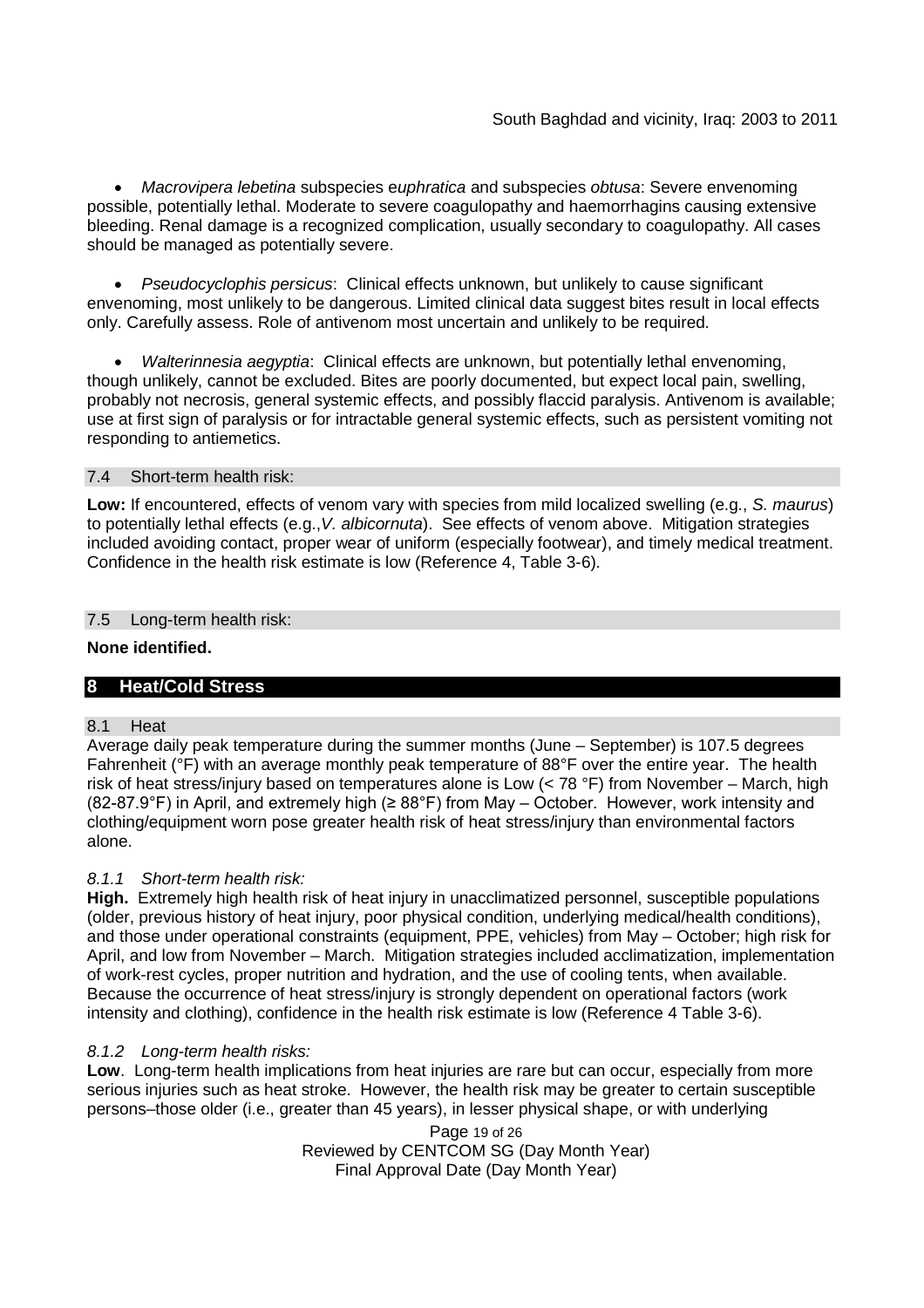medical/health conditions. The long-term health risk is Low; confidence in the health risk estimates is medium (Reference 4 Table 3-6).

#### 8.2 Cold

Even on warm days there can be a significant drop in temperature after sunset by as much as 40°F. There is a risk of cold stress/injury when temperatures fall below 60 °F, which can occur from October - April. The health risk assessment for non-freezing cold injuries (chilblain, trench foot, and hypothermia) is Low based on historical temperature and precipitation data. Frostbite is unlikely to occur because temperatures rarely drop below freezing. However, personnel may encounter significantly lower temperatures during field operations at higher altitudes. As with heat stress/injuries, cold stress/injuries are largely dependent on operational and individual factors instead of environmental factors alone. With protective measures in place the health risk assessment is low for cold stress/injury; confidence in the health risk estimate is medium.

### *8.2.1 Short-term health risks:*

**Low.** The risk of cold injury was low. Mitigation strategies included the use of the buddy system, limiting exposure during cold weather, proper wear of issued protective clothing, proper nutrition and hydration, and the use of warming tens, when available. Confidence in the health risk estimate is medium.

### *8.2.2 Long-term health risk:*

**Low**. The health risk of cold injury is low. Confidence in the health risk estimate is high.

### **9 Noise**

### 9.1 Continuous:

No specific hazards were documented in the DOEHRS or MESL data portals from the 2003 through 2011 timeframe (References 1 and 5).

#### 9.2 Impulse:

No specific hazards were documented in the DOEHRS or MESL data portals from the 2003 through 2011 timeframe (References 1 and 5).

### **10 Other Unique Occupational Hazards**

#### 10.1 Potential environmental contamination sources

DoD personnel are exposed to various chemical, physical, ergonomic, and biological hazards in the course of performing their mission. These types of hazards depend on the mission of the unit and the operations and tasks that the personnel are required to perform to complete their mission. The health risk associated with these hazards depends on a number of elements including what materials are used, how long the exposures last, what is done to the material, the environment where the task or operation is performed, and what controls are used. The hazards can include exposures to heavy metal particulates (e.g. lead, cadmium, manganese, chromium, and iron oxide), solvents, fuels, oils, and gases (e.g. carbon monoxide, carbon dioxide, oxides of nitrogen, and oxides of sulfur). Most of these exposures occur when performing maintenance task such as painting, grinding, welding, engine repair, or movement through contaminated areas. Exposures to these occupational hazards can occur through inhalation (air), skin contact, or ingestion; however, exposures through air are generally associated with the highest health risk.

> Page 20 of 26 Reviewed by CENTCOM SG (Day Month Year) Final Approval Date (Day Month Year)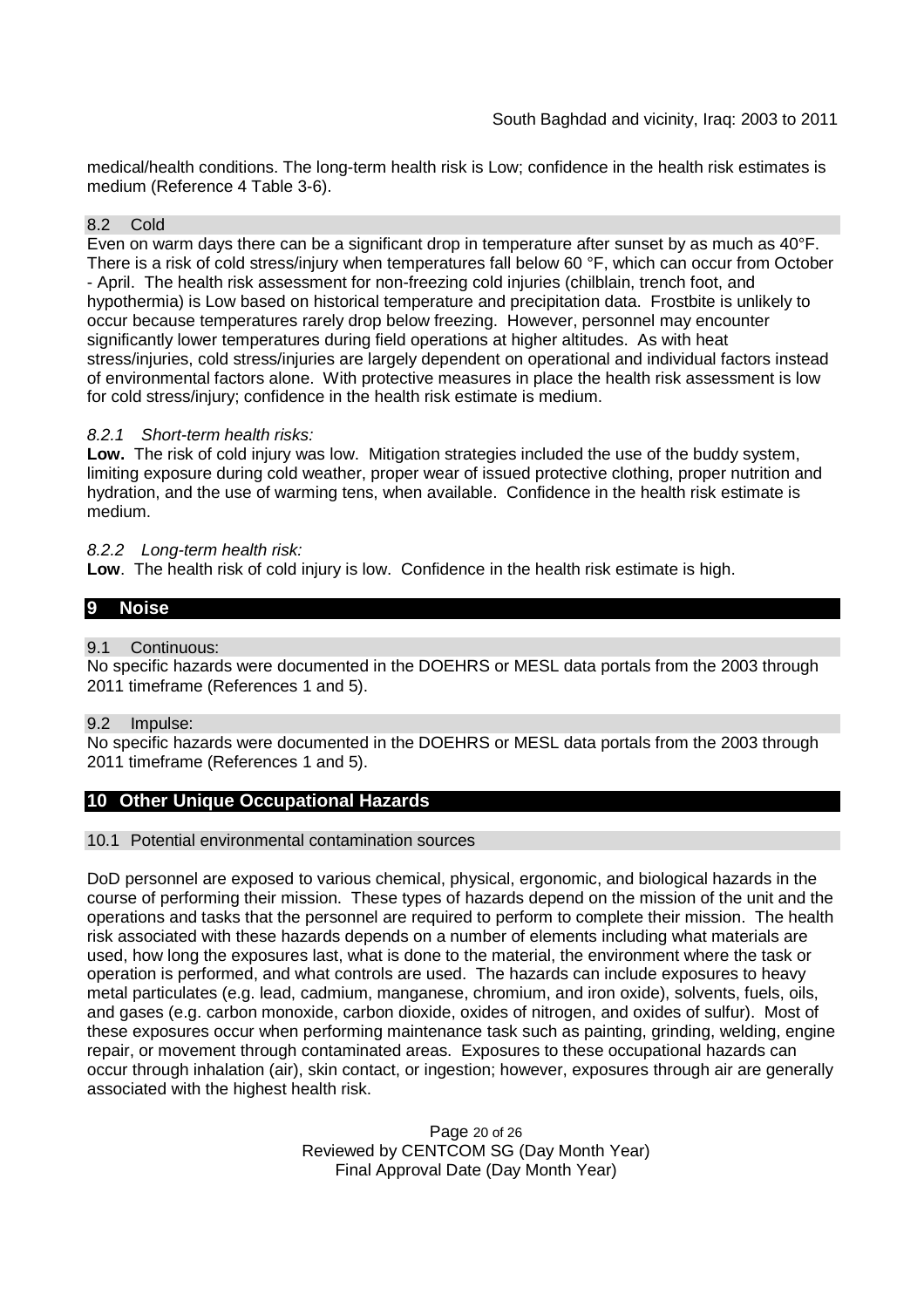### 10.2 Fuel/Petroleum Products/Industrial Chemical Spills

The prior use of FOB Falcon by the Iraqis resulted in oil and fuel spills that were documented throughout the base. All U.S. soldiers who lived in this area were briefed on what areas were off limits, and what areas could be occupied. In addition, areas with oil and fuel spills were plowed over and not used on a daily basis by U.S. soldiers, so there was minimal interaction with the spills. Petroleum spills were not a documented problem at the other locations.

#### *10.2.1 Short-term and Long-term health risks*

**Not evaluated**: Insufficient quantity and quality of data were available for an accurate health risk assessment.

#### 10.3 Pesticides/Pest Control

The health risk of exposure to pesticide residues was considered within the framework of typical residential exposure scenarios, based on the types of equipment, techniques, and pesticide products that were employed. Enclosed bait stations for rodenticides; various handheld equipment for spot treatment of insecticides and herbicides; and a number of ready-to-use (RTU) methods such as aerosol cans and baits were used. The control of rodents required the majority of pest management inputs, with the acutely toxic rodenticides staged as solid formulation lethal baits placed in tamperresistant bait stations indoors and outdoors throughout cantonment areas. Nuisance insects, including biting and stinging insects such as bees, wasps, and ants, also required significant pest management inputs. Use of pesticides targeting against these pests generally involved selection of compounds with low mammalian toxicity and short-term residual using pinpoint rather than broadcast application techniques. No specific hazard sources were documented in DOEHRS or MESL data portal. Nineteen monthly pesticide application reports in the MESL for FOB Falcon (January 2005 to July 2006) listed the usage of pesticides on the site. Kellogg Brown & Root (KBR) was the contractor for all of the reports.

#### *10.3.1 Rodenticides*

Methods used to control rodents at FOB Falcon included Maki Bait Packs, Contrac Blox, Catchmaster 24R, box traps, and snap traps.

#### *10.3.2 Insecticides*

Methods used to control mosquitoes, ants, roaches, and spiders at FOB Falcon included: Advance Ant Bait, Advance Ant Bait 375A, Altosid Briquets, Altosid XR Briquettes, Bluestreak Fly Bait, Catchmaster Fly Stick, Catchmaster MaxCatch Glue Trap, Cy-Kick, Cy-Kick CS, Delta Dust, Delta Guard G, Demand Pestabs, Gold Stick Fly Trap, Masterline Permethrin Plus-C, Maxforce Ant Bait Stations, Maxforce Ant Puck, Maxforce FC Bait Puck, PT 565 Plus XLO, Subterfuge, Tempo SC Ultra, Trapper Glue Board, and Wasp Freeze.

#### *10.3.3 Short-term and Long-term health risks*

**Low:** Mitigation strategies included an Integrated Pest Management Plan, proper pesticide application/storage, and use by trained and certified personnel. Confidence in the health risk assessment is medium (Reference 4, Table 3-6).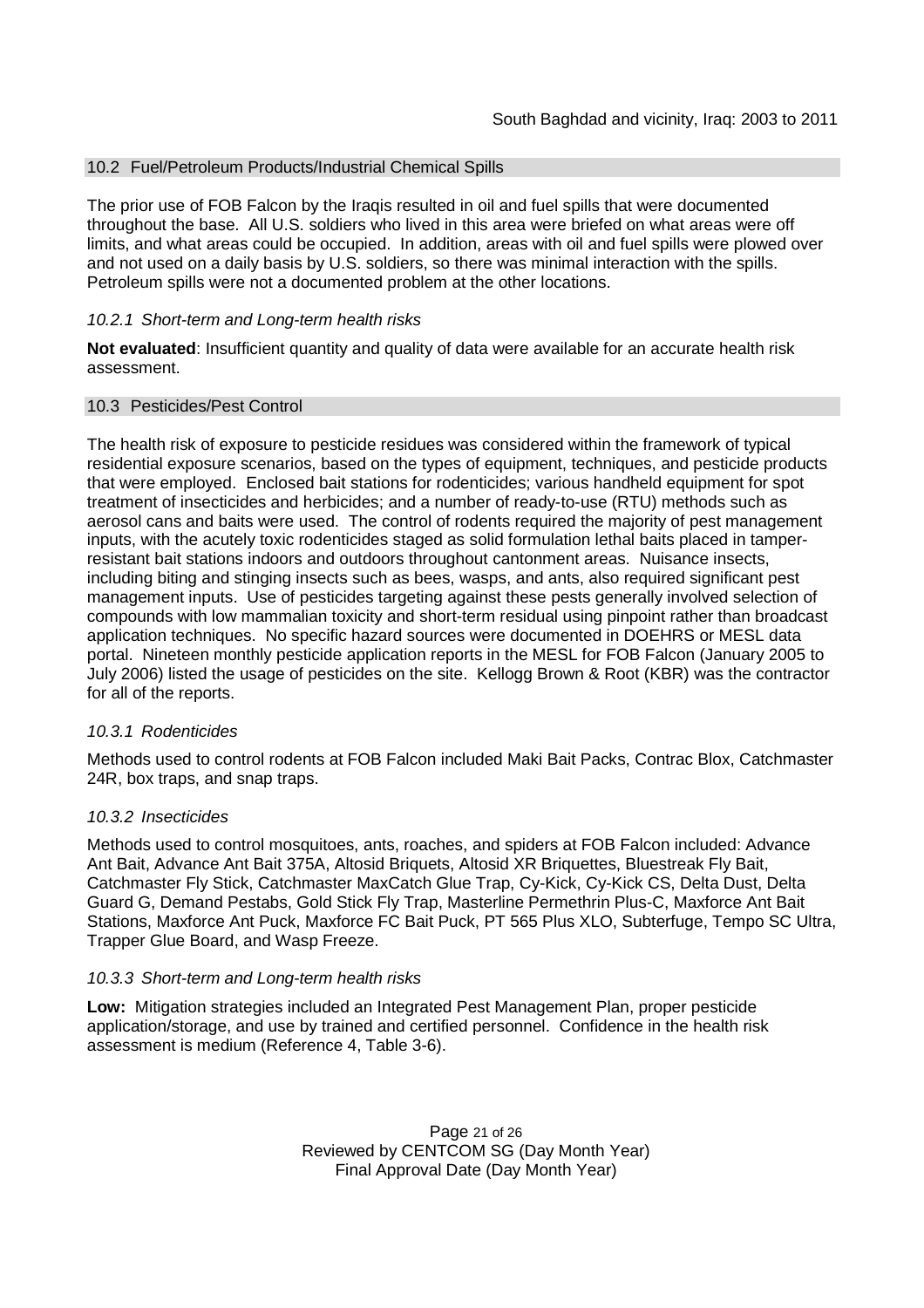### 10.4 Food Sanitation

A search of the DOEHRS and MESL from 19 March 2003 to 31 December 2011 yielded limited food sanitation inspection records in the locations associated with South Baghdad. The deficiencies summarized below were found at dining facilities within South Baghdad at different times from March 2003 to December 2011.

Wooden pallets were being used for dunnage. Food was being stored under an open stairwell. Food was being stored at incorrect temperatures. Food was not being heated to correct temperature. Garbage dumpsters were overflowing. Hot water was not operational. A garbage can and hand wash station were missing behind a serving line. Grease container covers were missing. Low chlorine level in sanitizing solution. There were uncovered trashcans. Temperature measuring devices were out of calibration. There was no plumbing for grey water; created pooling on ground.

#### *10.4.1 Short-term and Long-term health risks*

**Not evaluated**: Insufficient quantity and quality of data were available for an accurate health risk assessment.

#### 10.5 Solid Waste Sites/Waste Disposal:

Based on available information, COP Falahat, FOB Falcon, COP Karb de Gla II, COP 863 and COP 821 (Saydiyah) utilized burn pits. The burn pit at FOB Falcon was replaced with an incinerator. The exact date the incinerator became operational is unknown, but it is mentioned in a 2009 OEHSA, and incinerator ash samples were taken in September 2009. Waste from JSS Knight, JSS Sadiyah, and JSS Doura was gathered and hauled from the locations. Information on waste sites/waste disposal was not identified for Al Dora and White Falcon. Any medical waste that was generated was collected in red sharps containers and ultimately hauled to the Victory Base Complex.

#### *10.4.1 Short-term and Long-term health risks*

**Not evaluated**. Insufficient quantity and quality of data were available for an accurate health risk assessment.

#### 10.6 Lead- based Paint

No specific hazards were documented in the DOEHRS or MESL data portals from the 2003 through 2011 timeframe (References 1 and 5).

#### 10.7 Asbestos

Asbestos containing materials (ACM) were common in east Europe, Middle East, Indian subcontinent, and Asia because it was a very good thermal insulator, fire retardant and binder in friction products, and it was inexpensive to make. Exposure to airborne friable asbestos may have resulted in a potential health risk because persons breathing the air may have breathed in asbestos fibers. Continued exposure may have increased the amount of fibers that remain in the lungs. Fibers embedded in lung tissue over time may have caused serious lung diseases including asbestosis, lung cancer, or mesothelioma. Smoking increases the risk of developing illness from asbestos exposure. If the ACM was not friable then the asbestos did not present a significant health hazard. However without proper controls, ACM may have presented an elevated risk to soldiers if it was in poor

> Page 22 of 26 Reviewed by CENTCOM SG (Day Month Year) Final Approval Date (Day Month Year)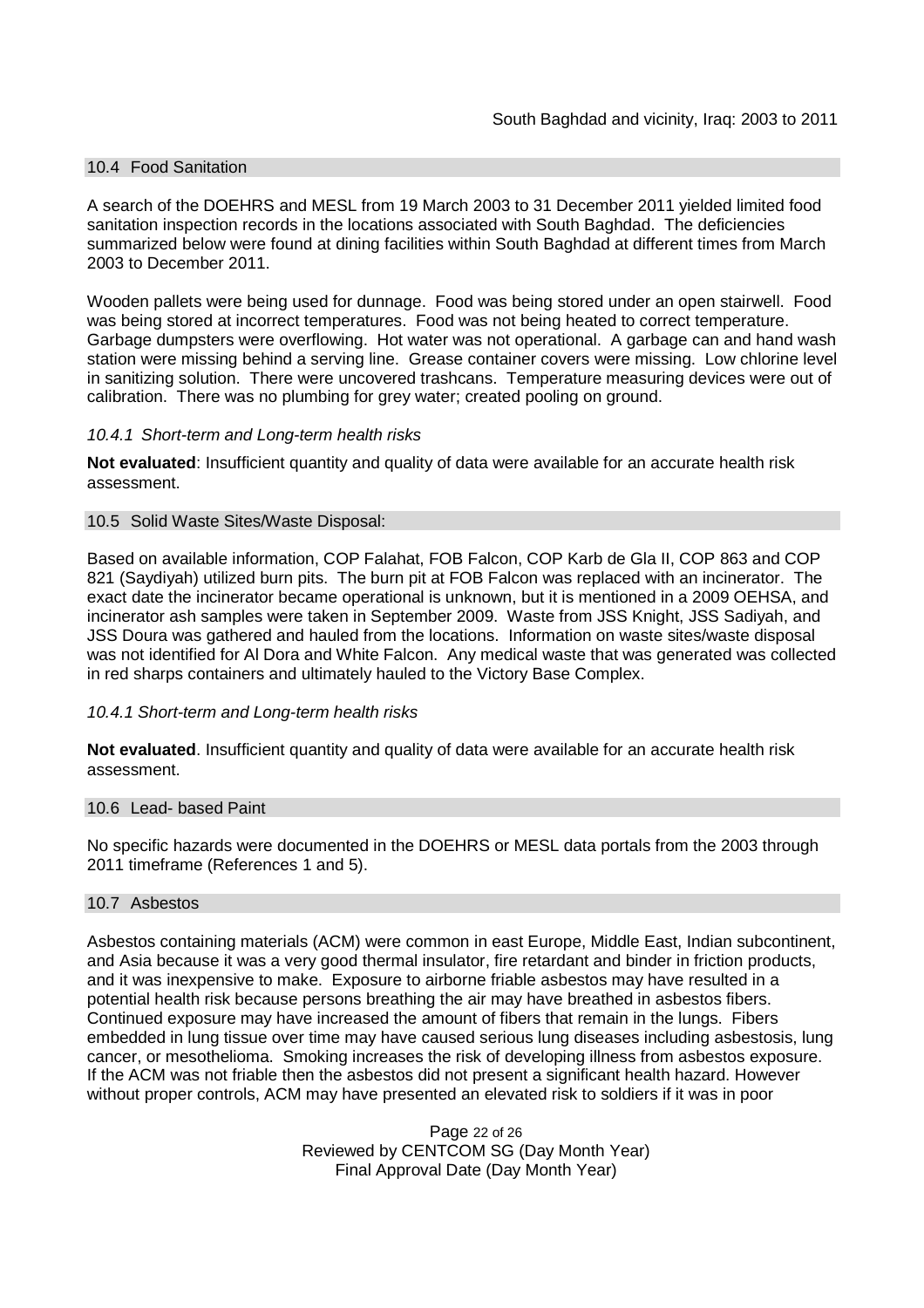condition, friable, or if the material was disturbed, such as in maintenance operations, renovations, or demolitions.

No specific ACM hazard sources were documented in the DOEHRS or MESL from 2003 through 2011 timeframe (References 1 and 5).

#### 10.8 Ammunition Holding Area Explosion:

In October 2006, FOB Falcon came under attack and the ammunition holding area (AHA) was struck by what was thought to be a mortar, resulting in a large explosion that was followed by subsequent explosions.

#### *10.8.1 Sample data/Notes:*

Ambient soil samples and bottled water samples were taken near the AHA in the days following the explosion. Analysis of these samples showed that there was low risk from exposure to these media as a result of the AHA explosion.

*10.8.2 Short-term health risk:* None identified based on available data.

*10.8.3 Long-term health risk:* None identified based on available data.

#### 10.9 Burn Pits

COP Falahat, FOB Falcon, COP Karb de Gla II, COP 863 and COP 821 (Saydiyah) utilized burn pits for disposal of solid waste, according to documentation in the MESL for 19 March 2003 through 31 December 2011.

While not specific to South Baghdad and vicinity, the consolidated epidemiological and environmental sampling and studies on burn pits that have been conducted as of the date of this publication have been unable to determine whether an association does or does not exist between exposures to emissions from the burn pits and long-term health effects (Reference 12). The Institute of Medicine committee's (Reference 12) review of the literature and the data suggests that service in Iraq or Afghanistan (i.e., a broader consideration of air pollution than exposure only to burn pit emissions) may be associated with long-term health effects, particularly in susceptible (e.g., those who have asthma) or highly exposed subpopulations, such as those who worked at the burn pit. Such health effects would be due mainly to high ambient concentrations of PM from both natural and anthropogenic sources, including military sources. If that broader exposure to air pollution turns out to be relevant, potentially related health effects of concern are respiratory and cardiovascular effects and cancer. Susceptibility to the PM health effects could be exacerbated by other exposures, such as stress, smoking, local climatic conditions, and co-exposures to other chemicals that affect the same biologic or chemical processes. Individually, the chemicals measured at burn pit sites in the study were generally below concentrations of health concern for general populations in the United States. However, the possibility of exposure to mixtures of the chemicals raises the potential for health outcomes associated with cumulative exposure to combinations of the constituents of burn pit emissions and emissions from other sources.

> Page 23 of 26 Reviewed by CENTCOM SG (Day Month Year) Final Approval Date (Day Month Year)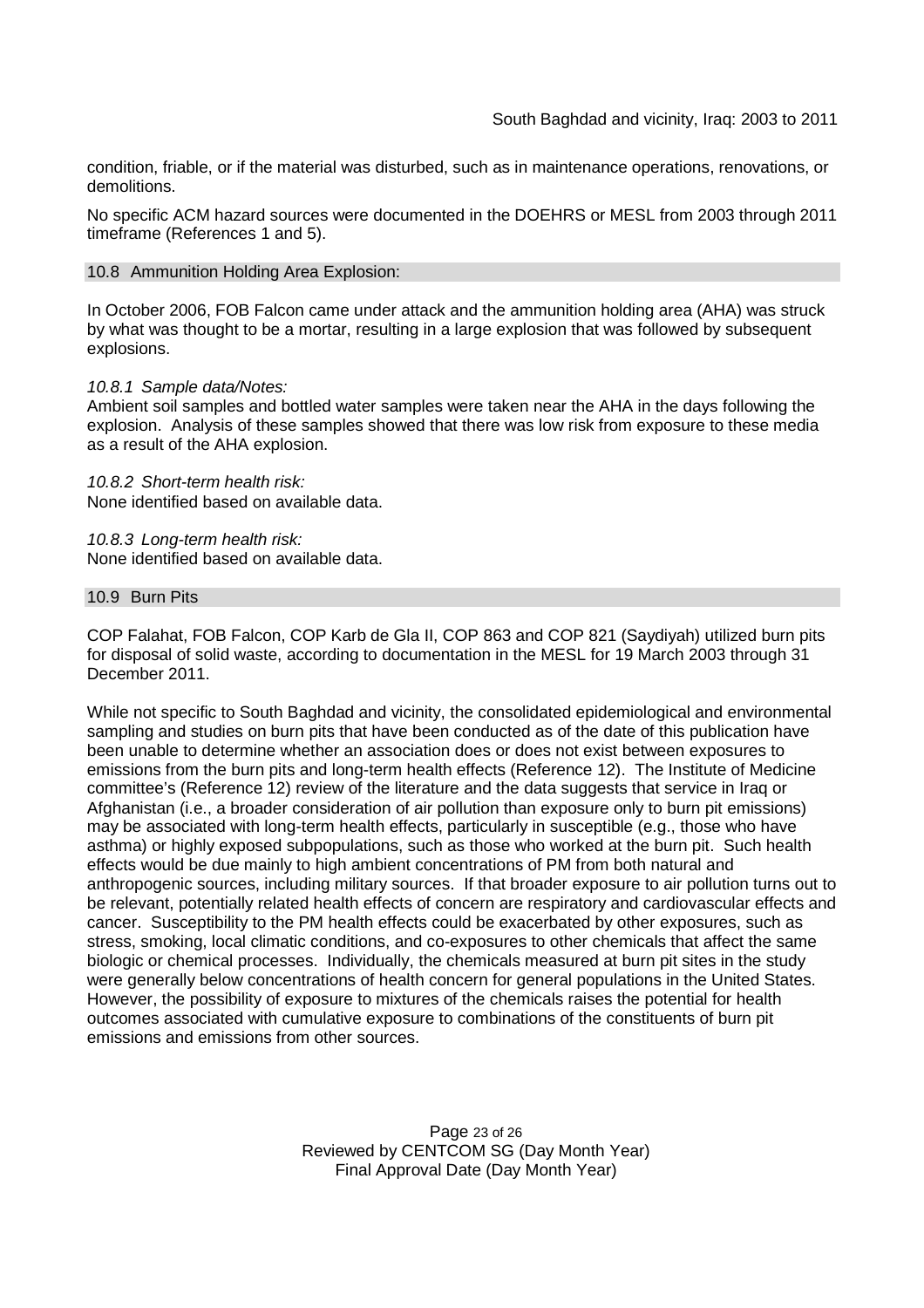*10.9.1 Particulate matter, less than 10 micrometers (PM10), associated with a burn pit*

10.9.1.1 Sample data/Notes Exposure Guidelines: Short Term (24-hour)  $PM_{10}$  MEGs (micrograms per cubic meter, μg/m<sup>3</sup>):

- 
- Marginal MEG  $= 420$
- Critical MEG =  $600$

Long-term (1-year) PM<sub>10</sub> MEG (µg/m<sup>3</sup>):

Negligible  $MEG = 250$   $\bullet$  Not defined and not available.

A total of two valid PM<sub>10</sub> air samples were collected from 21 - 22 June 2008 in the vicinity of a burn pit at FOB Falcon within South Baghdad. The range of 24-hour  $PM_{10}$  concentrations was 505  $\mu q/m3 -$ 639 μg/m<sup>3</sup> with an average concentration of 572 μg/m<sup>3</sup>. The average PM<sub>10</sub> concentration was above the short-term  $PM_{10}$  negligible MEG but below the short-term critical MEG.

### 10.9.1.2 Short-term and Long-term health risks:

Data were insufficient to characterize short-term health risk associated with  $PM_{10}$  exposure from burn pits at South Baghdad. There are no available health guidelines to characterize the long-term health risk associated with  $PM_{10}$  exposure. The EPA has retracted its long-term NAAQS for  $PM_{10}$  due to an inability to clearly link chronic health effects with chronic  $PM_{10}$  exposure levels.

#### *10.9.2 Airborne Metals from PM10, associated with a burn pit*

#### 10.9.2.1 Sample data/Notes:

The health risk assessment was based on average and peak concentration of two valid  $PM_{10}$  airborne metal samples collected from 21 - 22 June 2008 in the vicinity of an Iraqi burn pit at FOB Falcon within South Baghdad. None of the analyzed metals in the collected samples were found at concentrations above the 1-year negligible MEGs.

#### 10.9.2.2 Short and long-term health risks:

Data were insufficient to characterize short and long-term health risk associated with metals from PM10. However, all detected contaminants were below applicable 1-year negligible MEGs**.**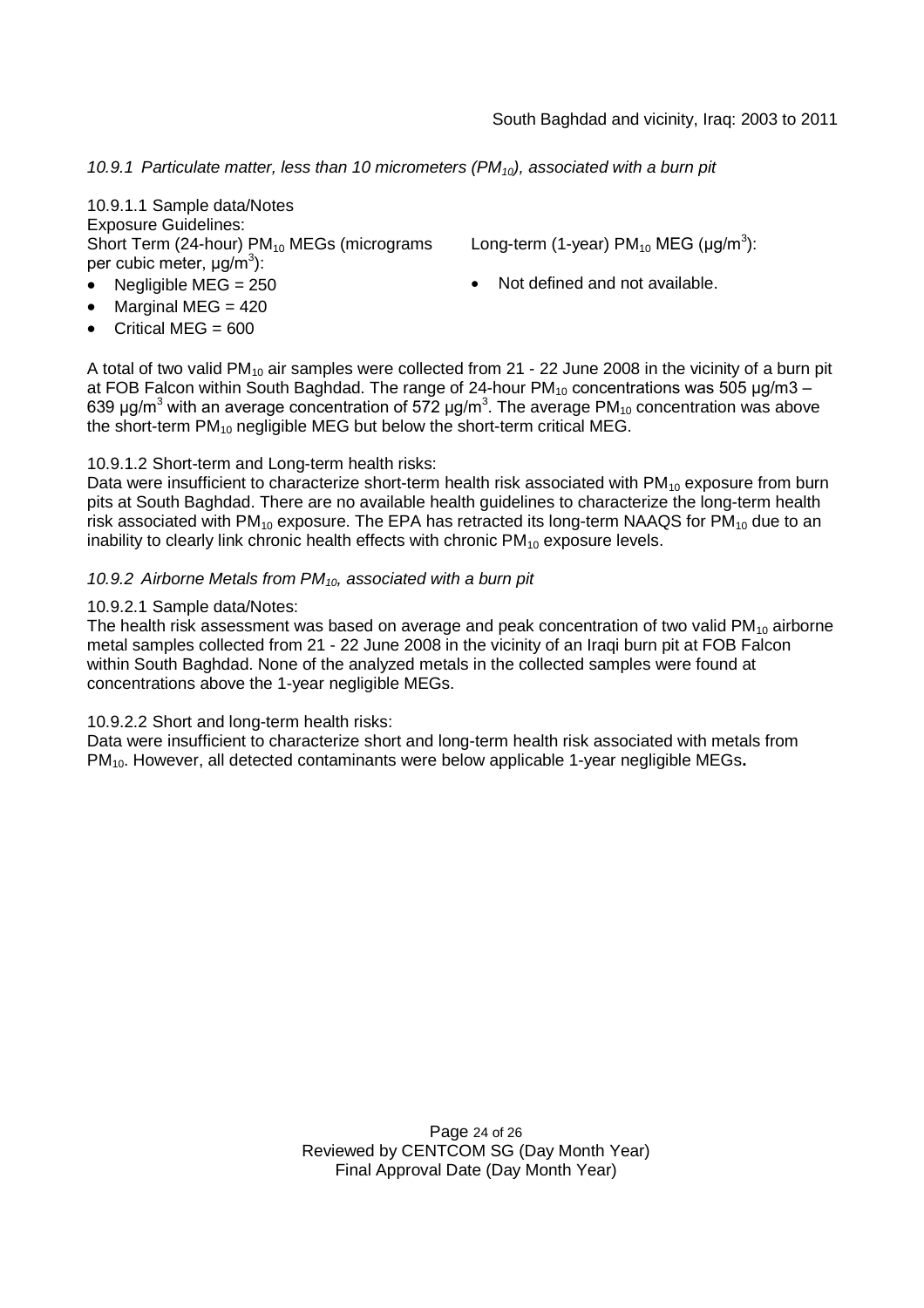### **11 References<sup>2</sup>**

- 1. Defense Occupational and Environmental Health Readiness System (referred to as the DOEHRS-EH database) at https://doehrs-ih.csd.disa.mil/Doehrs/. Department of Defense Instruction 6490.03, *Deployment Health*, 2006.
- 2. DoDI 6055.05, Occupational and Environmental Health, 2008.
- 3. Joint Staff Memorandum (MCM) 0028-07, Procedures for Deployment Health Surveillance, 2007.
- 4. USAPHC TG230, June 2010 Revision, Final Environmental Health Risk Assessment and Chemical Exposure Guidelines for Deployed Military Personnel TG230.
- 5. DOD MESL Data Portal: https://mesl.apgea.army.mil/mesl/. Some of the data and reports used may be sensitive or otherwise have some restricted distribution.
- 6. 30th HBCT, Occupational Environmental Health Site Assessment, Falcon, Iraq, 29 August 2009.
- 7. USACHPPM 2008 Particulate Matter Factsheet; 64-009-0708, 2008.
- 8. Modification 11 to United States Central Command Individual Protection and Individual Unit Deployment Policy, 2 December 2011.
- 9. CDC. 2012. Morbidity and Mortality Weekly Report. Imported Human Rabies in a U.S. Army Soldier. May 4, 2012. 61(17); 302-305.
- 10. Clinical Toxinology Resources: http://www.toxinology.com/. University of Adelaide, Australia.
- 11. Goldman RF. 2001. Introduction to heat-related problems in military operations. In: Textbook of military medicine: medical aspects of harsh environments Vol. 1, Pandolf KB, and Burr RE (Eds.), Office of the Surgeon General, Department of the Army, Washington DC.
- 12. IOM (Institute of Medicine). 2011. Long-term health consequences of exposure to burn pits in Iraq and Afghanistan. Washington, DC: The National Academies Press.

 $^2$  NOTE. The data are currently assessed using the TG230 Final. The general method involves an initial review of the data which eliminates all chemical substances not detected above 1-yr negligible MEG. Those substances screened out are not considered acute or chronic health hazards so are not assessed further. For remaining substances, acute and chronic health effects are evaluated separately for air and water (soil is only evaluated for long-term risk). This is performed by deriving separate short-term and long-term population exposure level estimates (referred to as population exposure point concentrations (PEPC) that are compared to MEGs derived for similar exposure durations. If less than or equal to negligible MEG the risk is Low. If levels are higher than negligible then there is a chemical-specific toxicity and exposure evaluation by appropriate SMEs, which includes comparison to any available marginal, critical or catastrophic MEGs. For drinking water, 15 L/day MEGs are used for the screening while site specific 5-15 L/day are used for more detailed assessment. For nondrinking water (such as that used for personal hygiene or cooking), the 'consumption rate' is limited to 2 L/day (similar to the EPA) which is derived by multiplying the 5 L/day MEG by a factor of 2.5 to conservatively assess non-drinking uses of water.